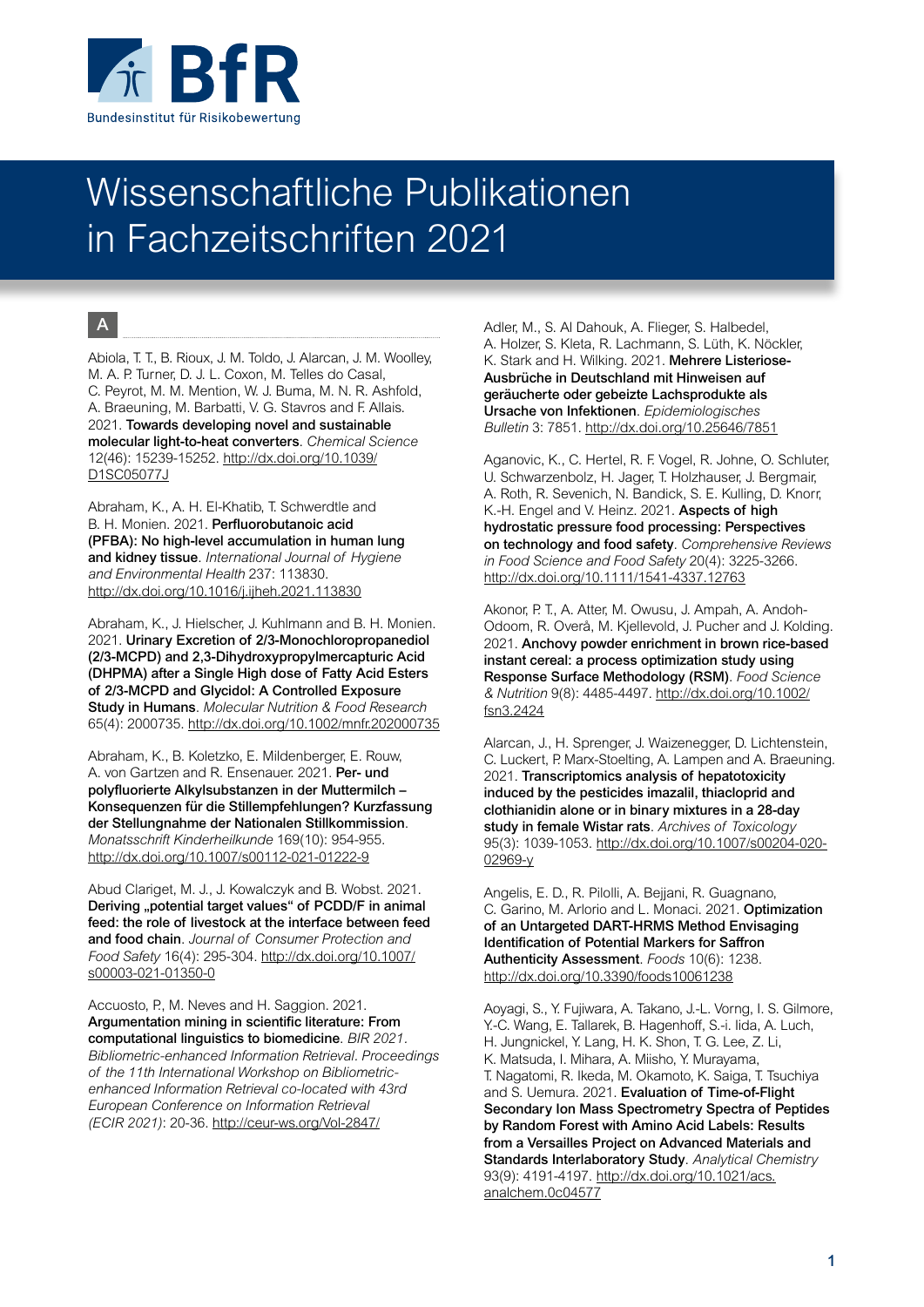Appel, K., C. Jung, N. Golsong, O. Lindtner, N. Nowak and M. Greiner. 2021. Intake of dietary supplements in infants and (young) children in Germany.

Results of the KiESEL Study. *Ernaehrungs Umschau International* 12: 224-230. [https://www.ernaehrungs](https://www.ernaehrungs-umschau.de/print-artikel/15-12-2021-einnahme-von-nahrungsergaenzungsmitteln-bei-saeuglingen-und-klein-kindern-in-deutschland/)[umschau.de/print-artikel/15-12-2021-einnahme-von](https://www.ernaehrungs-umschau.de/print-artikel/15-12-2021-einnahme-von-nahrungsergaenzungsmitteln-bei-saeuglingen-und-klein-kindern-in-deutschland/)[nahrungsergaenzungsmitteln-bei-saeuglingen-und](https://www.ernaehrungs-umschau.de/print-artikel/15-12-2021-einnahme-von-nahrungsergaenzungsmitteln-bei-saeuglingen-und-klein-kindern-in-deutschland/)[klein-kindern-in-deutschland/](https://www.ernaehrungs-umschau.de/print-artikel/15-12-2021-einnahme-von-nahrungsergaenzungsmitteln-bei-saeuglingen-und-klein-kindern-in-deutschland/)

Aroud, H. I., B. May, H. Dietrich, R. Schweiggert and S. Kemmlein. 2021. Influence of processing steps on the fate of ochratoxin A, patulin, and alternariol during production of cloudy and clear apple juices. *Mycotoxin Research* 37(4): 341-354. [http://dx.doi.org/10.1007/](http://dx.doi.org/10.1007/s12550-021-00443-x) [s12550-021-00443-x](http://dx.doi.org/10.1007/s12550-021-00443-x)

#### B

Becker, E., M. Projahn, E. Burow and A. Käsbohrer. 2021. Are There Effective Intervention Measures in Broiler Production against the ESBL/AmpC Producer *Escherichia coli*? *Pathogens* 10(5): 608. <http://dx.doi.org/10.3390/pathogens10050608>

Begemann, K. and H. Desel. 2021. Produktinformationen für die medizinische Notfallberatung nach Art. 45 CLP-VO – aktueller Sachstand. *Zeitschrift für Stoffrecht* 18(2): 62-65. <http://dx.doi.org/10.21552/stoffr/2021/2/5>

Belghit, I., M. Varunjikar, M.-C. Lecrenier, A. E. Steinhilber, A. Niedzwiecka, Y. V. Wang, M. Dieu, D. Azzollini, K. K. Lie, E.-J. Lock, M. H. G. Berntssen, P. Renard, J. Zagon, O. Fumière, J. J. A. van Loon, T. Larsen, O. Poetz, A. Braeuning, M. Palmblad and J. D. Rasinger. 2021. Future feed control – Tracing banned bovine material in insect meal. *Food Control* 128: 108183. [http://dx.doi.org/10.1016/j.](http://dx.doi.org/10.1016/j.foodcont.2021.108183) [foodcont.2021.108183](http://dx.doi.org/10.1016/j.foodcont.2021.108183)

Berg, B., M. Cremer, M. Flothkötter, B. Koletzko, N. Krämer, M. Krawinkel, B. Lawrenz, H. Przyrembel, U. Schiffner, C. Splieth, K. Vetter and A. Weißenborn. 2021. Kariesprävention im Säuglings- und frühen Kindesalter – Handlungsempfehlungen des bundesweiten Netzwerks Gesund ins Leben. *Monatsschrift Kinderheilkunde* 169 (Sonderdruck April 2021): 1-12. [http://dx.doi.org/10.1007/s00112-](http://dx.doi.org/10.1007/s00112-021-01167-z) [021-01167-z](http://dx.doi.org/10.1007/s00112-021-01167-z)

Bergau, N., U. M. Herfurth, B. Sachse, K. Abraham and B. H. Monien. 2021. Bioactivation of estragole and anethole leads to common adducts in DNA and hemoglobin. *Food and Chemical Toxicology* 153: 112253. <http://dx.doi.org/10.1016/j.fct.2021.112253>

Bergau, N., Z. Zhao, K. Abraham and B. H. Monien. 2021. Metabolites of 2- and 3-Monochloropropanediol (2- and 3-MCPD) in Humans: Urinary Excretion of 2-Chlorohydracrylic Acid and 3-Chlorolactic Acid after Controlled Exposure to a Single High Dose of Fatty Acid Esters of 2- and 3-MCPD. *Molecular Nutrition & Food Research* 65(4): 2000736. <http://dx.doi.org/10.1002/mnfr.202000736>

Boehm, E., D. Borzekowski, E. Ververis, M. Lohmann and G.-F. Böl. 2021. Communicating Food Risk-Benefit Assessments: Edible Insects as Red Meat Replacers. *Frontiers in Nutrition* 8: 749696. <http://dx.doi.org/10.3389/fnut.2021.749696>

Böl, G.-F. 2021. The COVID-19 pandemic: agile versus blundering communication during a worldwide crisis: Important lessons for efficient communication to maintain public trust and ensure public safety. *EMBO reports* 22(6): e53182. [http://dx.doi.org/10.15252/](http://dx.doi.org/10.15252/embr.202153182) [embr.202153182](http://dx.doi.org/10.15252/embr.202153182)

Borowiak, M., M. Alssahen, B. Malorny, C. Lammler, U. Siebert, M. Plötz and A. Abdulmawjood. 2021. Complete Genome Sequence of *Arcanobacterium phocisimile* Strain DSM 26142, Isolated from a Harbor Seal. *Microbiology Resource Announcements* 10(28): e0021521. <http://dx.doi.org/10.1128/MRA.00215-21>

Braeuning, A. and P. Marx-Stoelting. 2021. Mixture prioritization and testing: the importance of toxicokinetics. *Archives of Toxicology* 95(5): 1863-1864. <http://dx.doi.org/10.1007/s00204-021-03026-y>

Brandão, F., C. Costa, M. J. Bessa, E. Dumortier, F. Debacq-Chainiaux, R. Hubaux, M. Salmon, J. Laloy, M. S. Stan, A. Hermenean, S. Gharbia, A. Dinischiotu, A. Bannuscher, B. Hellack, A. Haase, S. Fraga and J. P. Teixeira. 2021. Genotoxicity and Gene Expression in the Rat Lung Tissue following Instillation and Inhalation of Different Variants of Amorphous Silica Nanomaterials (aSiO2 NM). *Nanomaterials* 11(6): 1502. <http://dx.doi.org/10.3390/nano11061502>

Buchmüller, J., H. Sprenger, J. Ebmeyer, J. D. Rasinger, O. Creutzenberg, D. Schaudien, J. G. Hengstler, G. Guenther, A. Braeuning and S. Hessel-Pras. 2021. Pyrrolizidine alkaloid-induced transcriptomic changes in rat lungs in a 28-day subacute feeding study. *Archives of Toxicology* 95(8): 2785-2796. <http://dx.doi.org/10.1007/s00204-021-03108-x>

Buschhardt, T., T. Günther, T. Skjerdal, M. Torpdahl, J. Gethmann, M.-E. Filippitzi, C. Maassen, S. Jore, J. Ellis-Iversen and M. Filter. 2021. A one health glossary to support communication and information exchange between the human health, animal health and food safety sectors. *One Health* 13: 100263. <http://dx.doi.org/10.1016/j.onehlt.2021.100263>

## C

Cadel-Six, S., E. Cherchame, P.-E. Douarre, Y. Tang, A. Felten, P. Barbet, E. Litrup, S. Banerji, S. Simon, F. Pasquali, M. Gourmelon, N. Mensah, M. Borowiak, M.-Y. Mistou and L. Petrovska. 2021. The Spatiotemporal Dynamics and Microevolution Events That Favored the Success of the Highly Clonal Multidrug-Resistant Monophasic *Salmonella Typhimurium* Circulating in Europe. *Frontiers in Microbiology* 12: 651124. [http://dx.doi.org/10.3389/](http://dx.doi.org/10.3389/fmicb.2021.651124) [fmicb.2021.651124](http://dx.doi.org/10.3389/fmicb.2021.651124)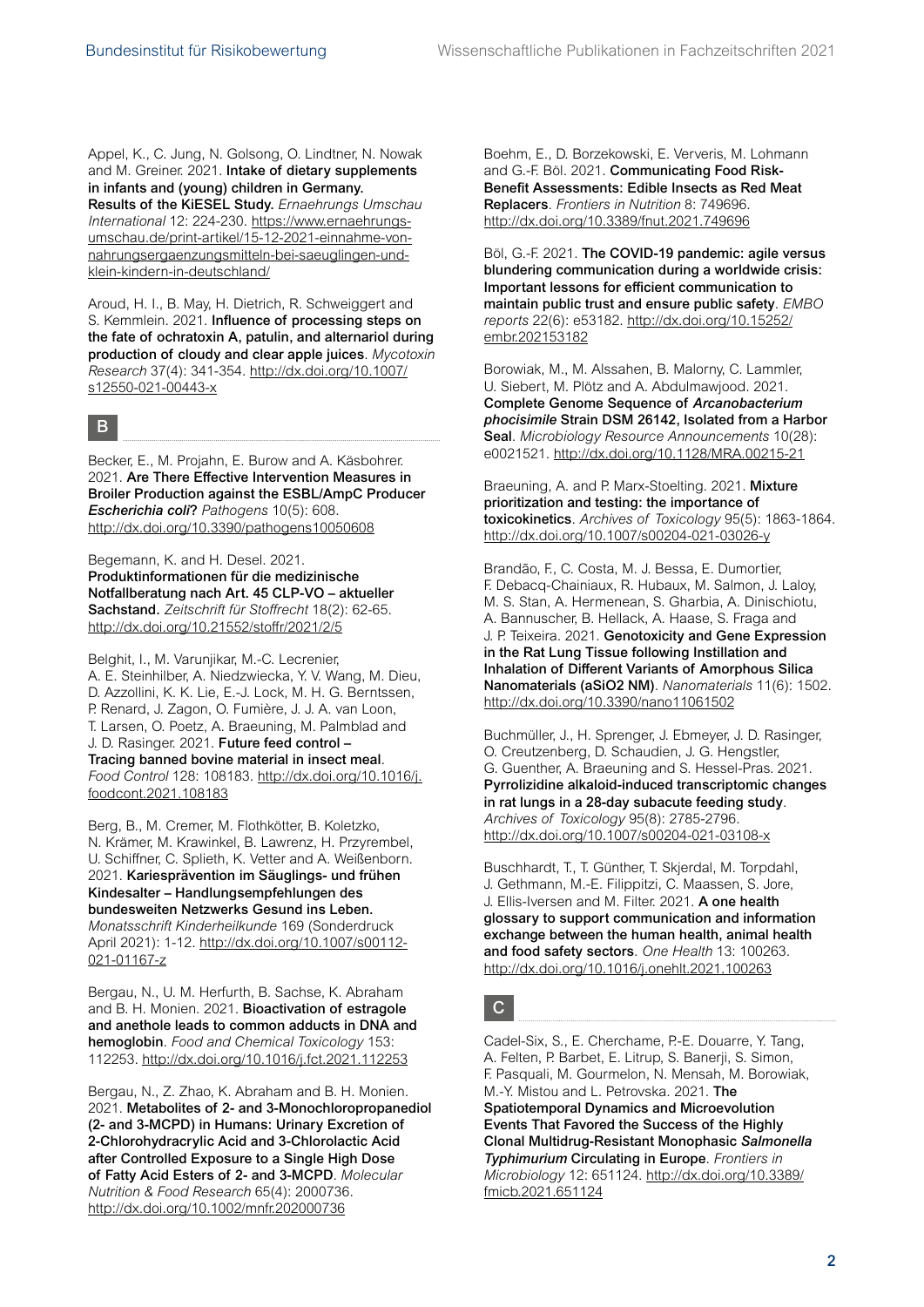Cheng, Q., A. Roveri, G. Cozza, L. Bordin, I. Rohn, T. Schwerdtle, A. Kipp, F. Ursini, M. Maiorino, G. Miotto and E. S. J. Arnér. 2021. Production and purification of homogenous recombinant human selenoproteins reveals a unique codon skipping event in *E. coli* and GPX4-specific affinity to bromosulfophthalein. *Redox Biology* 46: 102070. [http://dx.doi.org/10.1016/j.](http://dx.doi.org/10.1016/j.redox.2021.102070) [redox.2021.102070](http://dx.doi.org/10.1016/j.redox.2021.102070)

#### D

De la Garza-Garcia, J., S. Ouahrani-Bettache, S. Lyonnais, E. Ornelas-Eusebio, L. Freddi, S. Al Dahouk, A. Occhialini and S. Köhler. 2021. Comparative Genome-Wide Transcriptome Analysis of *Brucella suis* and *Brucella microti* Under Acid Stress at pH 4.5: Cold Shock Protein CspA and Dps Are Associated With Acid Resistance of *B. microti*. *Frontiers in Microbiology* 12: 794535. <http://dx.doi.org/10.3389/fmicb.2021.794535>

Della Corte, K. A., K. Penczynski, G. Kuhnle, I. Perrar, C. Herder, M. Roden, S. A. Wudy, T. Remer, U. Alexy and A. E. Buyken. 2021. The Prospective Association of Dietary Sugar Intake in Adolescence With Risk Markers of Type 2 Diabetes in Young Adulthood. *Frontiers in Nutrition* 7: 615684. <http://dx.doi.org/10.3389/fnut.2020.615684>

Dendler, L. and G.-F. Böl. 2021. Increasing Engagement in Regulatory Science: Reflections from the Field of Risk Assessment. *Science Technology and Human Values* 46(4): 719-754. <http://dx.doi.org/10.1177/0162243920944499>

Deneke, C., H. Brendebach, L. Uelze, M. Borowiak, B. Malorny and S. H. Tausch. 2021. Species-Specific Quality Control, Assembly and Contamination Detection in Microbial Isolate Sequences with AQUAMIS. *Genes* 12(5): 644. [http://dx.doi.org/10.3390/](http://dx.doi.org/10.3390/genes12050644) [genes12050644](http://dx.doi.org/10.3390/genes12050644)

Deneke, C., L. Uelze, H. Brendebach, S. H. Tausch and B. Malorny. 2021. Decentralized investigation of bacterial outbreaks based on hashed cgMLST. *Frontiers in Microbiology* 12: 649517. <http://dx.doi.org/10.3389/fmicb.2021.649517>

Desaulniers, D., P. Vasseur, A. Jacobs, M. C. Aguila, N. Ertych and M. N. Jacobs. 2021. Integration of Epigenetic Mechanisms into Non-Genotoxic Carcinogenicity Hazard Assessment: Focus on DNA Methylation and Histone Modifications.

*International Journal of Molecular Sciences* 22(20): 10969. <http://dx.doi.org/10.3390/ijms222010969>

Di Cristo, L., A. G. Oomen, S. Dekkers, C. Moore, W. Rocchia, F. Murphy, H. J. Johnston, G. Janer, A. Haase, V. Stone and S. Sabella. 2021. Grouping Hypotheses and an Integrated Approach to Testing and Assessment of Nanomaterials Following Oral Ingestion. *Nanomaterials* 11(10): 2623. <http://dx.doi.org/10.3390/nano11102623>

Dreyfus, A., M.-T. Ruf, A. Mayer-Scholl, T. Zitzl, N. Loosli, N. S. Bier, S. Hiereth, S. Ulrich, S. Poppert, R. K. Straubinger, J. Stenos and T. Tshokey. 2021. Exposure to *Leptospira* spp. and Associated Risk Factors in the Human, Cattle and Dog Populations in Bhutan. *Pathogens* 10(3): 308. <http://dx.doi.org/10.3390/pathogens10030308>

Drobyshev, E., S. Raschke, R. A. Glabonjat, J. Bornhorst, F. Ebert, D. Kuehnelt and T. Schwerdtle. 2021. Capabilities of selenoneine to cross the *in vitro* blood-brain barrier model. *Metallomics* 13(1): mfaa007. <http://dx.doi.org/10.1093/mtomcs/mfaa007>

E

Ehlers, A., K. Richter, K. I. Hirsch-Ernst and A. Lampen. 2021. Lebensmittelallergie: Verbraucherschutz und Risikobewertung. *Allergo Journal* 30(4): 14-23. <http://dx.doi.org/10.1007/s15007-021-4824-7>

Eisenreich, A., M. E. Götz, B. Sachse, B. H. Monien, K. Herrmann and B. Schäfer. 2021. Alkenylbenzenes in Foods: Aspects Impeding the Evaluation of Adverse Health Effects. *Foods* 10(9): 2139. <http://dx.doi.org/10.3390/foods10092139>

Enge, A.-M., F. Kaltner, C. Gottschalk, A. Braeuning and S. Hessel-Pras. 2021. Active Transport of Hepatotoxic Pyrrolizidine Alkaloids in HepaRG Cells. *International Journal of Molecular Sciences* 22(8): 3821. <http://dx.doi.org/10.3390/ijms22083821>

Epping, L., B. Walther, R. M. Piro, M.-T. Knüver, C. Huber, A. Thürmer, A. Flieger, A. Fruth, N. Janecko, L. H. Wieler, K. Stingl and T. Semmler. 2021. Genome-wide insights into population structure and host specificity of *Campylobacter jejuni*. *Scientific Reports* 11(1): 10358. <http://dx.doi.org/10.1038/s41598-021-89683-6>

Esteban-Cuesta, I., J. Fischer and C. Guldimann. 2021. Draft Genome Sequence of a *Salmonella enterica* subsp. *enterica* Serotype Choleraesuis Strain Isolated from the Pulp of Muskmelons. *Microbiology Resource Announcements* 10(10): e00009-00021. <http://dx.doi.org/10.1128/MRA.00009-21>

Esteban-Cuesta, I., M. Labrador, K. Hunt, S. Reese, J. Fischer, K. Schwaiger and M. Gareis. 2021. Phenotypic and Genetic Comparison of a Plant-Internalized and an Animal-Isolated *Salmonella* Choleraesuis Strain. *Microorganisms* 9(8): 1554. <http://dx.doi.org/10.3390/microorganisms9081554>

Even, M., A. Roloff, N. Lüttgert, J. Beauchamp, D. Stalter, A. Schulte, C. Hutzler and A. Luch. 2021. Exposure Assessment of Toxicologically Relevant Volatile Organic Compounds Emitted from Polymer-Based Costume Masks. *Chemical Research in Toxicology* 34(1): 132-143. [http://dx.doi.org/10.1021/acs.](http://dx.doi.org/10.1021/acs.chemrestox.0c00414) [chemrestox.0c00414](http://dx.doi.org/10.1021/acs.chemrestox.0c00414)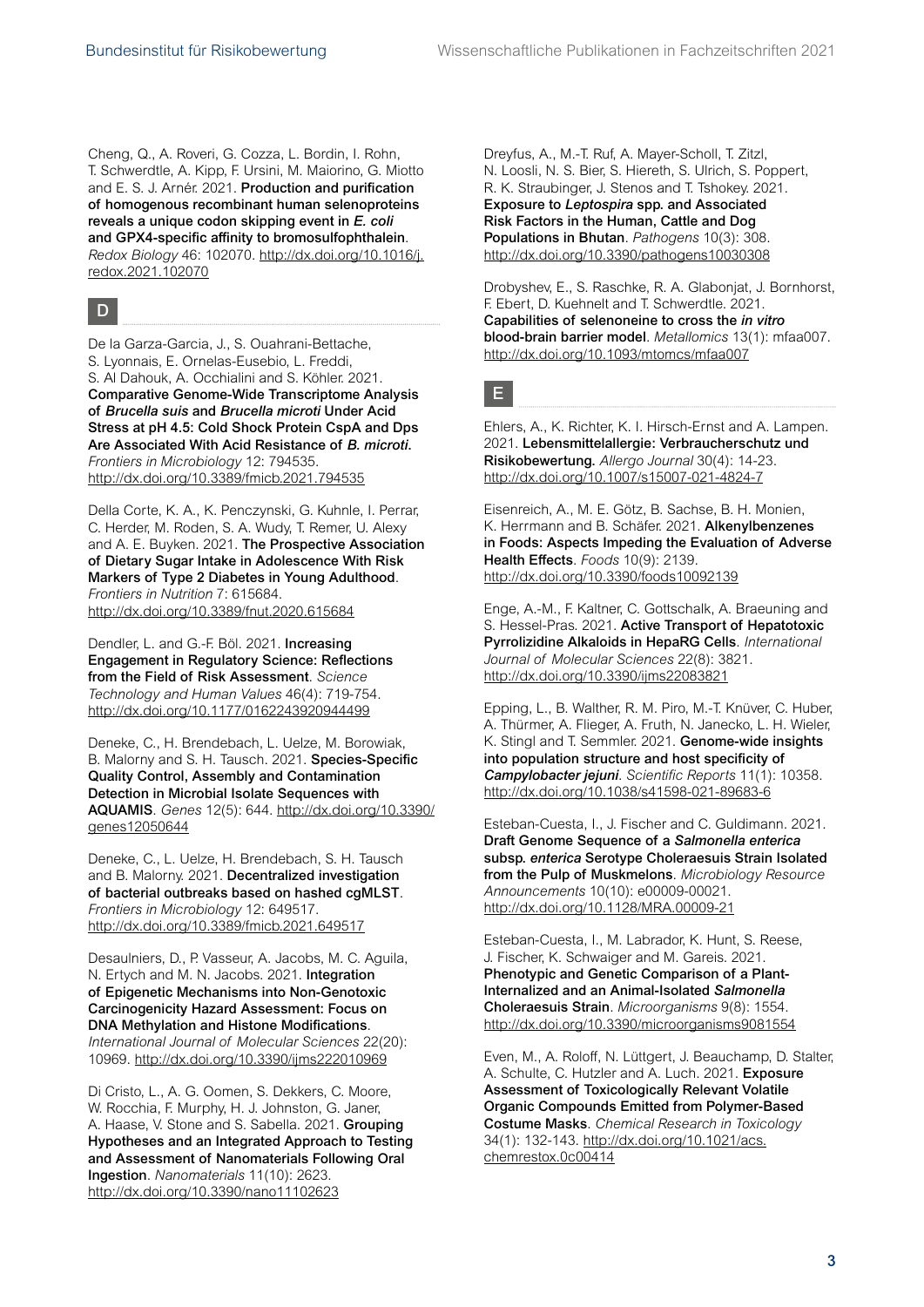Even, M., O. Wilke, S. Kalus, P. Schultes, C. Hutzler and A. Luch. 2021. Formaldehyde Emissions from Wooden Toys: Comparison of Different Measurement Methods and Assessment of Exposure. *Materials* 14(2): 262. <http://dx.doi.org/10.3390/ma14020262>

### F

Falkenhagen, A., M. Huyzers, A. A. van Dijk and R. Johne. 2021. Rescue of Infectious Rotavirus Reassortants by a Reverse Genetics System Is Restricted by the Receptor-Binding Region of VP4. *Viruses* 13(3): v13030363.<http://dx.doi.org/10.3390/v13030363>

Fiack, S., U. Koch-Gromus, J. Kuhn and C. Lübbing-Raukohl. 2021. Medizin und Medien – Symbiose oder Konflikt? *Bundesgesundheitsblatt Gesundheitsforschung Gesundheitsschutz* 64(1): 1-2. <http://dx.doi.org/10.1007/s00103-020-03262-0>

Filter, M., T. Buschhardt, F. Dórea, E. L. de Abechuco, T. Günther, E. M. Sundermann, J. Gethmann, J. Dups-Bergmann, K. Lagesen and J. Ellis-Iversen. 2021. One Health Surveillance Codex: promoting the adoption of One Health solutions within and across European countries. *One Health* 12: 100233. <http://dx.doi.org/10.1016/j.onehlt.2021.100233>

Filter, M., E. M. Sundermann, O. Mesa-Varona, T. Buschhardt, E. Lopez de Abechuco and M. Georgiadis. 2021. Minimum Information Required to Annotate Food Safety Risk Assessment Models (MIRARAM). *Food Research International* 139: 109952. <http://dx.doi.org/10.1016/j.foodres.2020.109952>

Focker, M., B. H. P. van den Borne, M. Fischer, E. Schuh, A. Mader, M. G. Andersson, B. M. Ali and H. J. van der Fels-Klerx. 2021. Interactions between risk assessors and risk managers during three major food incidents in Europe. *Journal of Food Science* 86(8): 3611-3627. <http://dx.doi.org/10.1111/1750-3841.15824>

Ford, A. T., M. Ågerstrand, B. W. Brooks, J. Allen, M. G. Bertram, T. Brodin, Z. Dang, S. Duquesne, R. Sahm, F. Hoffmann, H. Hollert, S. Jacob, N. Klüver, J. M. Lazorchak, M. Ledesma, S. D. Melvin, S. Mohr, S. Padilla, G. G. Pyle, S. Scholz, M. Saaristo, E. Smit, J. A. Steevens, S. van den Berg, W. Kloas, B. B. M. Wong, M. Ziegler and G. Maack. 2021. The Role of Behavioral Ecotoxicology in Environmental Protection. *Environmental Science & Technology* 55(9): 5620-5628. <http://dx.doi.org/10.1021/acs.est.0c06493>

Frentzel, H., Y. Kelner-Burgos and C. Deneke. 2021. Evaluation of a real-time PCR assay for the differentiation of *Bacillus cereus* group species. *Food Control* 120: 107530. [http://dx.doi.org/10.1016/j.](http://dx.doi.org/10.1016/j.foodcont.2020.107530) [foodcont.2020.107530](http://dx.doi.org/10.1016/j.foodcont.2020.107530)

Freudenstein, F., R. J. Croft, S. P. Loughran, B. M. Zeleke and P. M. Wiedemann. 2021. Effects of selective outcome reporting on risk perception. *Environmental Research* 196: 110821. [http://dx.doi.org/10.1016/j.](http://dx.doi.org/10.1016/j.envres.2021.110821) [envres.2021.110821](http://dx.doi.org/10.1016/j.envres.2021.110821)

G

Ganas, P., M. Fuhrmann and M. Filter. 2021. A network model of the egg supply chain in Germany implemented as a FSKX compliant object. *Food Modelling Journal*: e74171. [http://dx.doi.org/10.3897/](http://dx.doi.org/10.3897/fmj.2.74171) [fmj.2.74171](http://dx.doi.org/10.3897/fmj.2.74171)

Garino, C., J. Zagon and K. Nesic. 2021. Novel real-time PCR protocol for the detection of house cricket (*Acheta domesticus*) in feed. *Animal Feed Science and Technology* 280: 115057. <http://dx.doi.org/10.1016/j.anifeedsci.2021.115057>

Geburek, I., L. Rutz, L. Gao, J.-H. Küpper, A. These and D. Schrenk. 2021. Metabolic Pattern of Hepatotoxic Pyrrolizidine Alkaloids in Liver Cells. *Chemical Research in Toxicology* 34(4): 1101-1113. <http://dx.doi.org/10.1021/acs.chemrestox.0c00507>

Geppert, J., A.-K. Lindemann and F. Kirsch. 2021. Der BfR-Corona-Monitor: Risikowahrnehmung in Zeiten von COVID-19. *UMID: Umwelt und Mensch – Informationsdienst* 1: 79-83. [https://www.umweltbundesamt.de/en/publikationen/](https://www.umweltbundesamt.de/en/publikationen/umid-012021) [umid-012021](https://www.umweltbundesamt.de/en/publikationen/umid-012021)

Ghallab, A., R. Hassan, M. Myllys, W. Albrecht, A. Friebel, S. Hoehme, U. Hofmann, A.-l. Seddek, A. Braeuning, L. Kuepfer, B. Cramer, H.-U. Humpf, P. Boor, G. H. Degen and J. G. Hengstler. 2021. Subcellular spatio-temporal intravital kinetics of aflatoxin B1 and ochratoxin A in liver and kidney. *Archives of Toxicology* 95(6): 2163-2177. <http://dx.doi.org/10.1007/s00204-021-03073-5>

Gimeno-Benito, I., A. Giusti, S. Dekkers, A. Haase and G. Janer. 2021. A review to support the derivation of a worst-case dermal penetration value for nanoparticles. *Regulatory Toxicology and Pharmacology* 119: 104836. [http://dx.doi.org/10.1016/j.](http://dx.doi.org/10.1016/j.yrtph.2020.104836) [yrtph.2020.104836](http://dx.doi.org/10.1016/j.yrtph.2020.104836)

Glitscher, M., K. Himmelsbach, K. Woytinek, A. Schollmeier, R. Johne, G. J. K. Praefcke and E. Hildt. 2021. Identification of the interferon-inducible GTPase GBP1 as major restriction factor for the Hepatitis E virus. *Journal of Virological Methods* 95(7): 01564-01520. <http://dx.doi.org/10.1128/jvi.01564-20>

Glück, J., M. Henricsson, A. Braeuning and S. Hessel-Pras. 2021. The Food Contaminants Pyrrolizidine Alkaloids Disturb Bile Acid Homeostasis Structure-Dependently in the Human Hepatoma Cell Line HepaRG. *Foods* 10(5): 1114. <http://dx.doi.org/10.3390/foods10051114>

Glück, J., J. Waizenegger, A. Braeuning and S. Hessel-Pras. 2021. Pyrrolizidine Alkaloids Induce Cell Death in Human HepaRG Cells in a Structure-Dependent Manner. *International Journal of Molecular Sciences* 22(1): 202. [http://dx.doi.org/10.3390/](http://dx.doi.org/10.3390/ijms22010202) iims22010202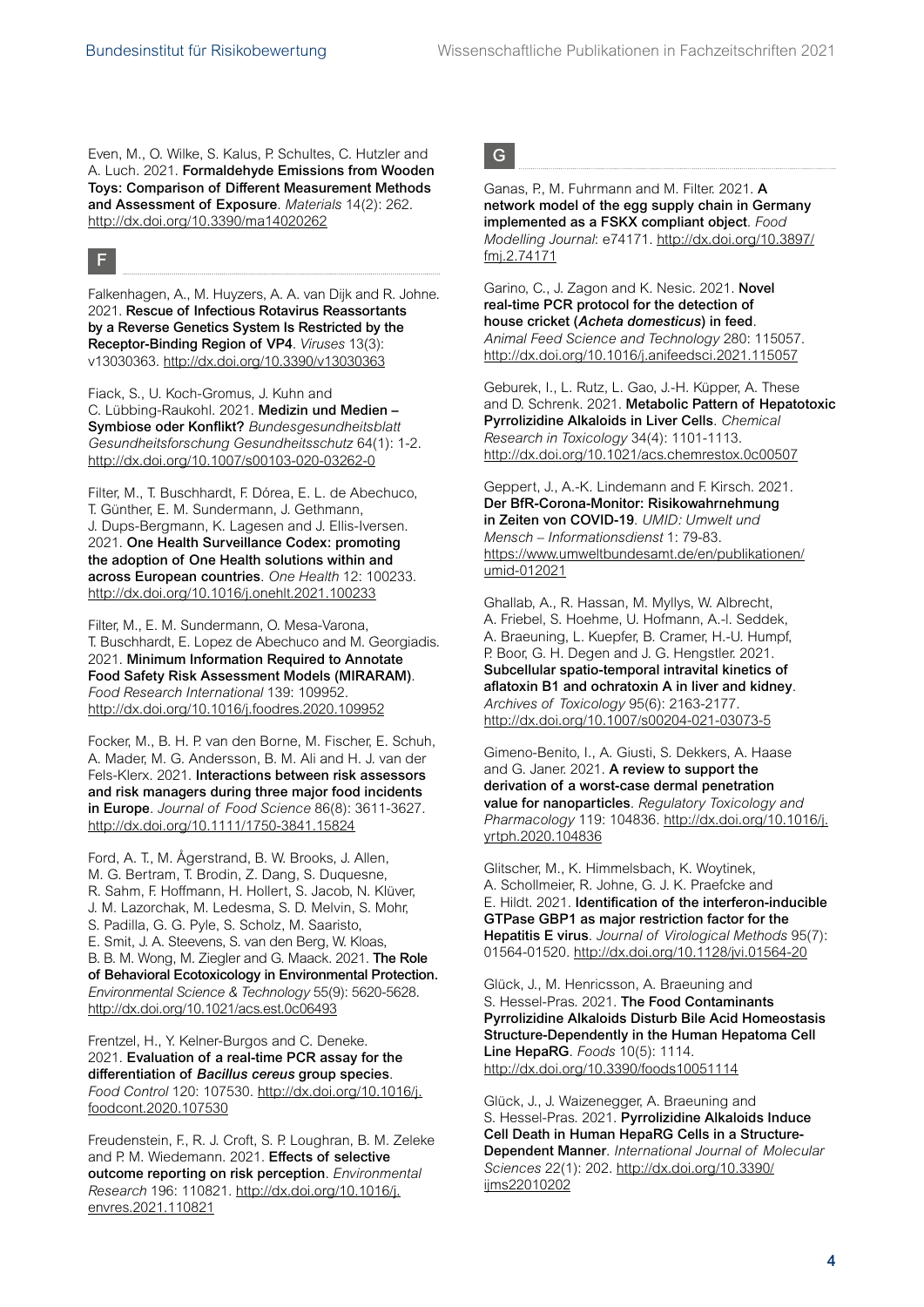Goedtke, L., A. John, A. Lampen, A. Seidel, A. Braeuning and S. Hessel-Pras. 2021. Mixture effects of foodrelevant polycyclic aromatic hydrocarbons on the activation of nuclear receptors and gene expression, benzo[a]pyrene metabolite profile and DNA damage in HepaRG cells. *Food and Chemical Toxicology* 147: 111884. <http://dx.doi.org/10.1016/j.fct.2020.111884>

Goedtke, L., H. Sprenger, U. Hofmann, F. F. Schmidt, H. S. Hammer, U. M. Zanger, O. Poetz, A. Seidel, A. Braeuning and S. Hessel-Pras. 2021. Polycyclic Aromatic Hydrocarbons Activate the Aryl Hydrocarbon Receptor and the Constitutive Androstane Receptor to Regulate Xenobiotic Metabolism in Human Liver Cells. *International Journal of Molecular Sciences* 22(1): 372. <http://dx.doi.org/10.3390/ijms22010372>

Goetzke, C. C., N. Althof, H. L. Neumaier, A. Heuser, Z. Kaya, M. Kespohl, K. Klingel and A. Beling. 2021. Mitigated viral myocarditis in A/J mice by the immunoproteasome inhibitor ONX 0914 depends on inhibition of systemic inflammatory responses in CoxsackievirusB3 infection. *Basic Research in Cardiology* 116(1): 1-16. [http://dx.doi.org/10.1007/](http://dx.doi.org/10.1007/s00395-021-00848-w) [s00395-021-00848-w](http://dx.doi.org/10.1007/s00395-021-00848-w)

Golz, J. C. and K. Stingl. 2021. "Take it or leave it" factors regulating competence development and DNA uptake in *Campylobacter jejuni*. *International Journal of Molecular Sciences* 22(18): 10169. <http://dx.doi.org/10.3390/ijms221810169>

Gösling, M., D. Klocke, F. Reinecke, V. Zoche-Golob, M. tho Seeth, J.-H. Paduch and V. Krömker. 2021. Associations of husbandry management factors with the new infection risk of bovine intramammary infections in lactation of dairy herds in Northern Germany. *Milk Science International* 74(1): 1-8. <http://dx.doi.org/10.48435/MSI.2021.1>

Greiner, M., T. Selhorst, A. Balkema-Buschmann, W. O. Johnson, C. Müller-Graf and F. J. Conraths. 2021. Analysis of German BSE Surveillance Data: Estimation of the Prevalence of Confirmed Cases versus the Number of Infected, but Non-Detected, Cattle to Assess Confidence in Freedom from Infection. *International Journal of Environmental Research and Public Health* 18(19): 9966. <http://dx.doi.org/10.3390/ijerph18199966>

Grützke, J., M. Gwida, C. Deneke, H. Brendebach, M. Projahn, A. Schattschneider, D. Hofreuter, M. El-Ashker, B. Malorny and S. Al Dahouk. 2021. Direct identification and molecular characterization of zoonotic hazards in raw milk by metagenomics using *Brucella* as a model pathogen. *Microbial Genomics* 7(5): 000552. <http://dx.doi.org/10.1099/mgen.0.000552>

Gützkow, K. L., J. Ebmeyer, N. Kröncke, N. Kampschulte, L. Böhmert, C. Schöne, N. H. Schebb, R. Benning, A. Braeuning and R. Maul. 2021. Metabolic fate and toxicity reduction of aflatoxin B1 after uptake by edible *Tenebrio molitor* larvae. *Food and Chemical Toxicology* 155: 112375. <http://dx.doi.org/10.1016/j.fct.2021.112375> H

Habedank, A., P. Kahnau and L. Lewejohann. 2021. Alternate without alternative: neither preference nor learning explains behaviour of C57BL/6J mice in the T-maze. *Behaviour* 158(7): 625-662. <http://dx.doi.org/10.1163/1568539X-bja10085>

Hackethal, C., J. F. Kopp, I. Sarvan, T. Schwerdtle and O. Lindtner. 2021. Total arsenic and water-soluble arsenic species in foods of the first German total diet study (BfR MEAL Study). *Food Chemistry* 346: 128913. <http://dx.doi.org/10.1016/j.foodchem.2020.128913>

Hahn, S., J. Meyer, M. Roitzsch, C. Delmaar, W. Koch, J. Schwarz, A. Heiland, T. Schendel, C. Jung and U. Schlüter. 2021. Modelling Exposure by Spraying Activities – Status and Future Needs. *International Journal of Environmental Research and Public Health* 18(15): 7737. <http://dx.doi.org/10.3390/ijerph18157737>

Haidar, R., F. Henkler, J. Kugler, A. Rosin, D. Genkinger, P. Laux and A. Luch. 2021. The role of DNA-binding and ARNT dimerization on the nucleo-cytoplasmic translocation of the aryl hydrocarbon receptor. *Scientific Reports* 11(1): 18194. <http://dx.doi.org/10.1038/s41598-021-97507-w>

Hammer, H., F. Schmidt, P. Marx-Stoelting, O. Pötz and A. Braeuning. 2021. Cross-species analysis of hepatic cytochrome P450 and transport protein expression. *Archives of Toxicology* 95(1): 117-133. <http://dx.doi.org/10.1007/s00204-020-02939-4>

Hammerl, J. A., A. Barac, P. Erben, J. Fuhrmann, A. Gadicherla, F. Kumsteller, A. Lauckner, F. Müller and S. Hertwig. 2021. Properties of Two Broad Host Range Phages of *Yersinia enterocolitica* Isolated from Wild Animals. *International Journal of Molecular Sciences* 22(21): 11381. <http://dx.doi.org/10.3390/ijms222111381>

Hammerl, J. A., C. Göllner, C. Jäckel, F. Swidan, H. Gutmann and E. Strauch. 2021. The Acquisition of the *scr* Gene Cluster Encoding Sucrose Metabolization Enzymes Enables Strains of *Vibrio parahaemolyticus* and *Vibrio vulnificus* to Utilize Sucrose as Carbon Source. *Frontiers in Microbiology* 12(3373): 754464. <http://dx.doi.org/10.3389/fmicb.2021.754464>

Hammerl, J. A., N. Vom Ort, A. Barac, C. Jäckel, L. Grund, S. Dreyer, C. Heydel, A. Kuczka, H. Peters and S. Hertwig. 2021. Analysis of *Yersinia pseudotuberculosis* isolates recovered from deceased mammals of a German zoo animal collection. *Journal of Clinical Microbiology* 59(6): e03125-03120. <http://dx.doi.org/10.1128/JCM.03125-20>

Heise, J., P. Witt, C. Maneck, H. Wichmann-Schauer and S. Maurischat. 2021. Prevalence and phylogenetic relationship of *Clostridioides difficile* strains in fresh poultry meat samples processed in different cutting plants. *International Journal of Food Microbiology* 339: 109032. [http://dx.doi.org/10.1016/j.](http://dx.doi.org/10.1016/j.ijfoodmicro.2020.109032) [ijfoodmicro.2020.109032](http://dx.doi.org/10.1016/j.ijfoodmicro.2020.109032)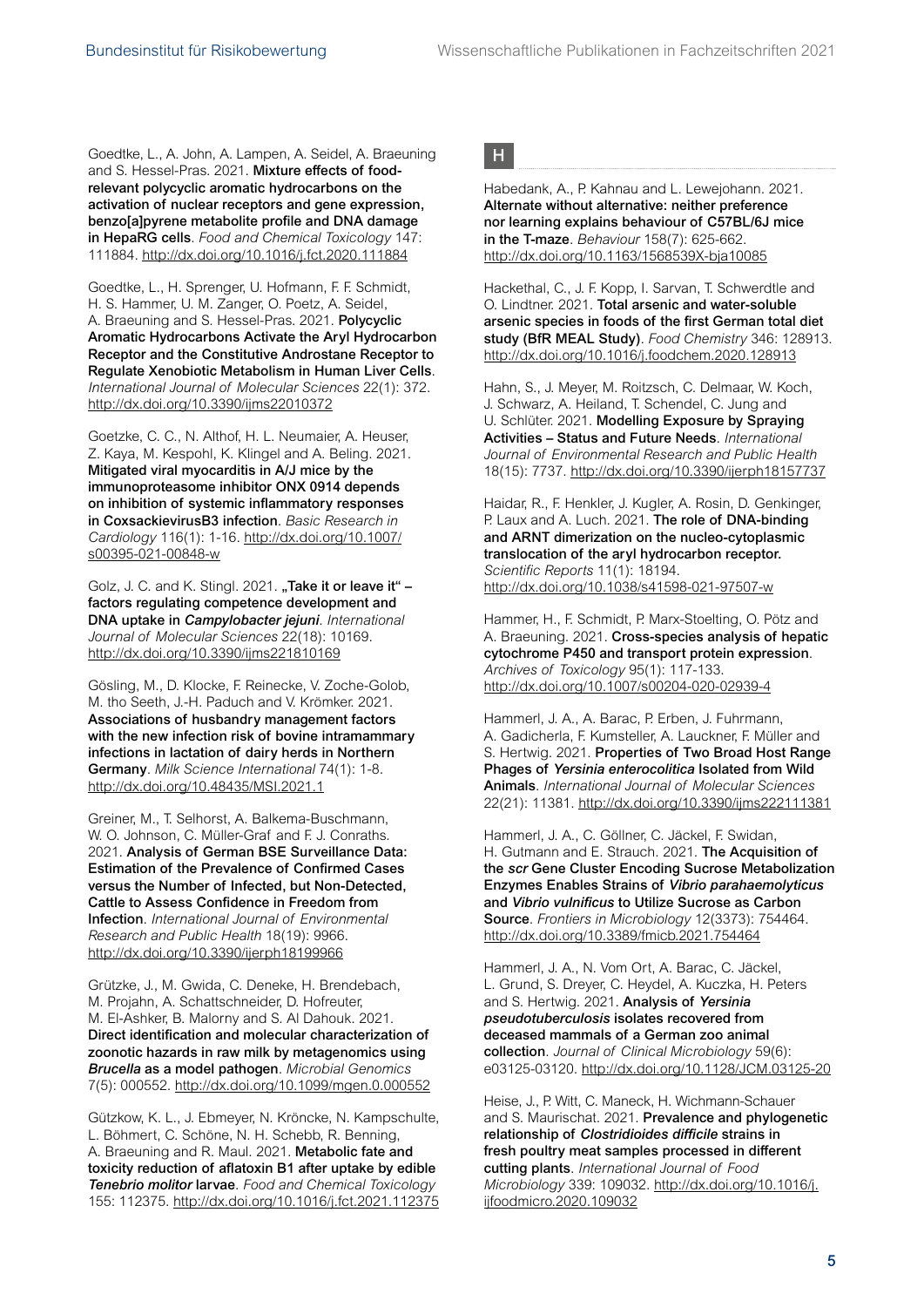Hering, H., C. Zoschke, F. König, M. Kühn, A. Luch and I. Schreiver. 2021. Phototoxic versus photoprotective effects of tattoo pigments in reconstructed human skin models: *In vitro* phototoxicity testing of tattoo pigments: 3D versus 2D. *Toxicology* 460: 152872. <http://dx.doi.org/10.1016/j.tox.2021.152872>

Herzler, M., P. Marx-Stoelting, R. Pirow, C. Riebeling, A. Luch, T. Tralau, T. Schwerdtle and A. Hensel. 2021. The "EU chemicals strategy for sustainability' questions regulatory toxicology as we know it: is it all rooted in sound scientific evidence? *Archives of Toxicology* 95(7): 2589-2601. [http://dx.doi.org/10.1007/](http://dx.doi.org/10.1007/s00204-021-03091-3) [s00204-021-03091-3](http://dx.doi.org/10.1007/s00204-021-03091-3)

Hethey, C., N. Hartung, G. Wangorsch, K. Weisser and W. Huisinga. 2021. Physiology-based toxicokinetic modelling of aluminium in rat and man. *Archives of Toxicology* 95(9): 1-24. [http://dx.doi.org/10.1007/](http://dx.doi.org/10.1007/s00204-021-03107-y) [s00204-021-03107-y](http://dx.doi.org/10.1007/s00204-021-03107-y)

Hobbiesiefken, U., P. Mieske, L. Lewejohann and K. Diederich. 2021. Evaluation of different types of enrichment their usage and effect on home cage behavior in female mice. *PLoS ONE* 16(12): e0261876. <http://dx.doi.org/10.1371/journal.pone.0261876>

Höper, T., K. Siewert, V. I. Dumit, M. von Bergen, K. Schubert and A. Haase. 2021. The contact allergen NiSO4 triggers a distinct molecular response in primary human dendritic cells compared to bacterial LPS. *Frontiers in Immunology* 12: 644700. <http://dx.doi.org/10.3389/fimmu.2021.644700>

Horn, B., S. Esslinger, C. Fauhl-Hassek and J. Riedl. 2021. 1H NMR spectroscopy, one-class classification and outlier diagnosis: A powerful combination for adulteration detection in paprika powder. *Food Control* 128: 108205. [http://dx.doi.org/10.1016/j.](http://dx.doi.org/10.1016/j.foodcont.2021.108205) [foodcont.2021.108205](http://dx.doi.org/10.1016/j.foodcont.2021.108205)

Horvatits, T., J.-E. Wissmann, R. Johne, M. H. Groschup, A. K. Gadicherla, J. Schulze Zur Wiesch, M. Eiden, D. Todt, R. Reimer, L. Dahnert, A. Schobel, K. Horvatits, R. Lubke, C. Wolschke, F. Ayuk, M. Rybczynski, A. W. Lohse, M. M. Addo, E. Herker, M. Lutgehetmann, E. Steinmann and S. Pischke. 2021. Hepatitis E virus persists in the ejaculate of chronically infected men. *Journal of Hepatology Impact* 75(1): 55-63. <http://dx.doi.org/10.1016/j.jhep.2020.12.030>



Irrgang, A., G. Zhao, K. Juraschek, A. Käsbohrer and J. A. Hammerl. 2021. Characterization of *E. coli* Isolates Producing Extended Spectrum Beta-Lactamase SHV-Variants from the Food Chain in Germany. *Microorganisms* 9(9): 1926. <http://dx.doi.org/10.3390/microorganisms9091926> J

Jeliazkova, N., M. D. Apostolova, C. Andreoli, F. Barone, A. Barrick, C. Battistelli, C. Bossa, A. Botea-Petcu, A. Châtel, I. De Angelis, M. Dusinska, N. El Yamani, D. Gheorghe, A. Giusti, P. Gómez-Fernández, R. Grafström, M. Gromelski, N. R. Jacobsen, V. Jeliazkov, K. A. Jensen, N. Kochev, P. Kohonen, N. Manier, E. Mariussen, A. Mech, J. M. Navas, V. Paskaleva, A. Precupas, T. Puzyn, K. Rasmussen, P. Ritchie, I. R. Llopis, E. Rundén-Pran, R. Sandu, N. Shandilya, S. Tanasescu, A. Haase and P. Nymark. 2021. Towards FAIR Nanosafety Data. *Nature Nanotechnology* 16(6): 644-654. <http://dx.doi.org/10.1038/s41565-021-00911-6>

Jeske, K., D. Emirhar, J. T. Garcia, D. Gonzalez-Barrio, P. P. Olea, F. R. Fons, J. Schulz, A. Mayer-Scholl, G. Heckel and R. G. Ulrich. 2021. Frequent *Leptospira* Spp. Detection but Absence of Tula Orthohantavirus in *Microtus* Spp. Voles, Northwestern Spain. *Journal of Wildlife Diseases* 57(4): 733-742. <http://dx.doi.org/10.7589/JWD-D-20-00109>

Johne, R., A. Wolff, A. K. Gadicherla, M. Filter and O. K. Schlüter. 2021. Stability of hepatitis E virus at high hydrostatic pressure processing. *International Journal of Food Microbiology* 339: 109013. <http://dx.doi.org/10.1016/j.ijfoodmicro.2020.109013>

Juraschek, K., M. Borowiak, S. H. Tausch, B. Malorny, A. Käsbohrer, S. Otani, S. Schwarz, D. Meemken, C. Deneke and J. A. Hammerl. 2021. Outcome of Different Sequencing and Assembly Approaches on the Detection of Plasmids and Localization of Antimicrobial Resistance Genes in Commensal *Escherichia coli*. *Microorganisms* 9: 598. <http://dx.doi.org/10.3390/microorganisms9030598>

Juraschek, K., C. Deneke, S. Schmoger, M. Grobbel, B. Malorny, A. Käsbohrer, S. Schwarz, D. Meemken and J. A. Hammerl. 2021. Phenotypic and Genotypic Properties of Fluoroquinolone-Resistant, *qnr*-Carrying *Escherichia coli* Isolated from the German Food Chain in 2017. *Microorganisms* 9(6): 1308. <http://dx.doi.org/10.3390/microorganisms9061308>

Juraschek, K., A. Käsbohrer, B. Malorny, S. Schwarz, D. Meemken and J. A. Hammerl. 2021. Dissection of Highly Prevalent *qnrS1*-Carrying IncX Plasmid Types in Commensal *Escherichia coli* from German Food and Livestock. *Antibiotics* 10(10): 1236. <http://dx.doi.org/10.3390/antibiotics10101236>



Kah, M., L. J. Johnston, R. S. Kookana, W. Bruce, A. Haase, V. Ritz, J. Dinglasan, S. Doak, H. Garelick and V. Gubala. 2021. Comprehensive framework for human health risk assessment of nanopesticides. *Nature Nanotechnology* 16(9): 955-964. <http://dx.doi.org/10.1038/s41565-021-00964-7>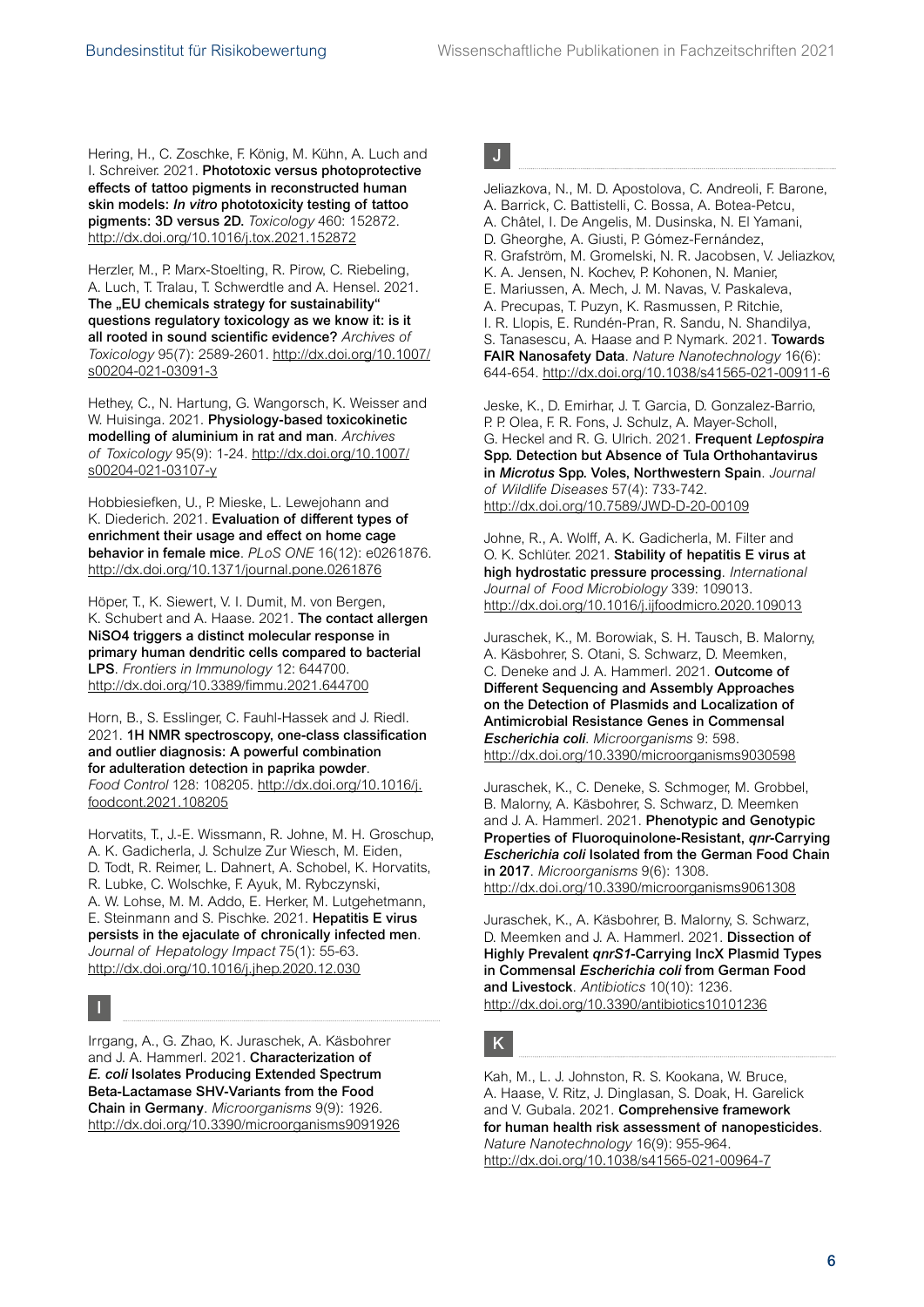Kahnau, P., A. Guenther, M. N. Boon, J. D. Terzenbach, E. Hanitzsch, L. Lewejohann and V. Brust. 2021. Lifetime Observation of Cognition and Physiological Parameters in Male Mice. *Frontiers in Behavioral Neuroscience* 15: 709775. [http://dx.doi.org/10.3389/](http://dx.doi.org/10.3389/fnbeh.2021.709775) [fnbeh.2021.709775](http://dx.doi.org/10.3389/fnbeh.2021.709775)

Karaca, M., B. C. Fischer, C. T. Willenbockel, T. Tralau, P. Marx-Stoelting and D. Bloch. 2021. Effects of co-formulants on the absorption and secretion of active substances in plant protection products *in vitro*. *Archives of Toxicology* 95: 3205-3221. <http://dx.doi.org/10.1007/s00204-021-03140-x>

Karkossa, I., A. Bannuscher, B. Hellack, W. Wohlleben, J. Laloy, M. S. Stan, A. Dinischiotu, M. Wiemann, A. Luch, A. Haase, M. von Bergen and K. Schubert. 2021. Nanomaterials induce different levels of oxidative stress, depending on the used model system: Comparison of *in vitro* and *in vivo* effects. *Science of The Total Environment* 801: 149538. <http://dx.doi.org/10.1016/j.scitotenv.2021.149538>

Kästner, C., P. Bahn, R. Schönfelder, Z. Ozolina, L. Alksne, M. H. Richter, G. Deksne, A. Mayer-Scholl and A. Johne. 2021. Development of a Novel Method for Identification of *Alaria alata* Mesocercariae by Matrix-Assisted Laser Desorption/Ionization Time-of-Flight Mass Spectrometry. *Microorganisms* 9(8): 1664. <http://dx.doi.org/10.3390/microorganisms9081664>

Kästner, C., N. S. Bier, A. Mayer-Scholl, K. Nöckler, M. H. Richter and A. Johne. 2021. Prevalence of *Alaria alata* mesocercariae in wild boars from Brandenburg, Germany. *Parasitology Research* 120(6): 2103-2108. <http://dx.doi.org/10.1007/s00436-021-07178-9>

Kaufholz, T., M. Franz, P. Hammerstein, C. Müller-Graf and T. Selhorst. 2021. Community structure of domesticated pigs in livestock facilities. *Preventive Veterinary Medicine* 188: 105260. <http://dx.doi.org/10.1016/j.prevetmed.2021.105260>

Kerp, H., K. Renko, G. S. Hönes, C. Brix, J. Köhrle, L. C. Moeller and D. Führer. 2021. Age-dependent response to T4 overtreatment and recovery on systemic and organ level. *Journal of Molecular Endocrinology* 67(4): 161-172. [http://dx.doi.org/10.1530/](http://dx.doi.org/10.1530/jme-21-0109) [jme-21-0109](http://dx.doi.org/10.1530/jme-21-0109)

Kirsch, F., A.-K. Lindemann, M. Lohmann and G.-F. Böl. 2021. Serial cross-sectional data on the public's perception on the coronavirus during the first months of the pandemic in Germany. *Data in Brief* 38: 107430. [http://dx.doi.org/10.1016/j.](http://dx.doi.org/10.1016/j.dib.2021.107430) [dib.2021.107430](http://dx.doi.org/10.1016/j.dib.2021.107430)

Klaper, K., J. A. Hammerl, J. Rau, Y. Pfeifer and G. Werner. 2021. Genome-Based Analysis of *Klebsiella* spp. Isolates from Animals and Food Products in Germany, 2013–2017. *Pathogens* 10(5): 573. <http://dx.doi.org/10.3390/pathogens10050573>

Klevenhusen, F., K.-H. Südekum, G. Breves, F. Kolrep, M. Kietzmann, P. Gerletti, J. Numata, M. Spolders, R. Pieper and J. Kowalczyk. 2021. Predicting the transfer of contaminants in ruminants by models – potentials and challenges. *ALTEX – Alternatives to Animal Experimentation* 38(3): 398-418. <http://dx.doi.org/10.14573/altex.200708181>

Klevenhusen, F. and Q. Zebeli. 2021. A review on the potentials of using feeds rich in water-soluble carbohydrates to enhance rumen health and sustainability of dairy cattle production. *Journal of the Science of Food and Agriculture* 101(14): 5737-5574. <http://dx.doi.org/10.1002/jsfa.11358>

Koch, F., J. Kowalczyk, B. Wagner, F. Klevenhusen, H. Schenkel, M. Lahrssen-Wiederholt and R. Pieper. 2021. Chemical analysis of materials used in pig housing with respect to the safety of products of animal origin. *Animal* 15(9): 100319. <http://dx.doi.org/10.1016/j.animal.2021.100319>

Koch, S., M. Lohmann, J. Geppert, R. Stamminger, A. Epp and G.-F. Böl. 2021. Kitchen Hygiene in the Spotlight: How Cooking Shows Influence Viewer's Hygiene Practices. *Risk Analysis* 41(1): 131-140. <http://dx.doi.org/10.1111/risa.13584>

Köck, R., C. Herr, L. Kreienbrock, S. Schwarz, B.-A. Tenhagen and B. Walther. 2021. Multiresistant Gram-Negative Pathogens-A Zoonotic Problem. *Deutsches Ärzteblatt International* 118(23): 0184. <http://dx.doi.org/10.3238/arztebl.m2021.0184>

Koelman, L., R. Reichmann, C. Börnhorst, M. B. Schulze, C. Weikert, R. Biemann, B. Isermann, A. Fritsche and K. Aleksandrova. 2021. Determinants of elevated chemerin as a novel biomarker of immunometabolism: data from a large population-based cohort. *Endocrine Connections* 10(9): 1200-1211. <http://dx.doi.org/10.1530/ec-21-0273>

Kolenda, R., M. Burdukiewicz, M. Wimonć, A. Aleksandrowicz, A. Ali, I. Szabo, K. Tedin, J. Bartholdson Scott, D. Pickard and P. Schierack. 2021. Identification of Natural Mutations Responsible for Altered Infection Phenotypes of *Salmonella enterica* Clinical Isolates by Using Cell Line Infection Screens. *Applied and Environmental Microbiology* 87(2): e02177-02120. [http://dx.doi.org/10.1128/](http://dx.doi.org/10.1128/aem.02177-20) [aem.02177-20](http://dx.doi.org/10.1128/aem.02177-20)

Kornhuber, M., S. Dunst, G. Schönfelder and M. Oelgeschläger. 2021. The E-Morph Assay: Identification and characterization of environmental chemicals with estrogenic activity based on quantitative changes in cell-cell contact organization of breast cancer cells. *Environment International* 149: 106411. [http://dx.doi.org/10.1016/j.](http://dx.doi.org/10.1016/j.envint.2021.106411) [envint.2021.106411](http://dx.doi.org/10.1016/j.envint.2021.106411)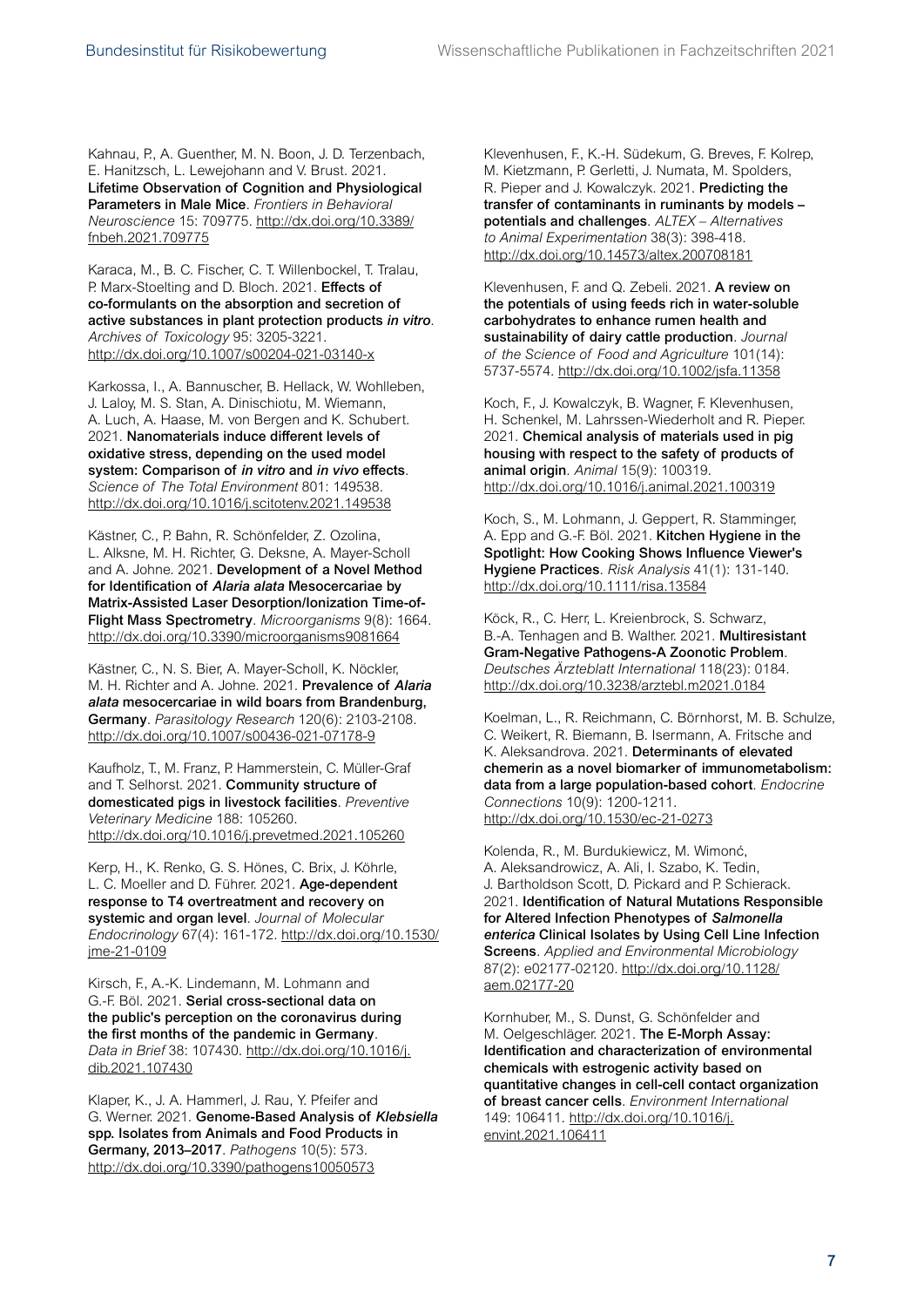Kornspan, D., H. Brendebach, D. Hofreuter, S. Mathur, S. E. Blum, M. Fleker, S. Bardenstein and S. Al Dahouk. 2021. Protein Biomarker Identification for the Discrimination of *Brucella melitensis* Field Isolates From the *Brucella melitensis* Rev.1 Vaccine Strain by MALDI-TOF MS. *Frontiers in Microbiology* 12: 712601. <http://dx.doi.org/10.3389/fmicb.2021.712601>

Krämer, M., H. Fry and O. Kappenstein. 2021. Development and validation of two analytical methods for urea determination in compound feed, including pet food, and yeast using high-performance liquid chromatography coupled with fluorescence detection and tandem mass spectrometry. *Food Additives & Contaminants: Part A* 38(6): 931-942. [http://dx.doi.org/1](http://dx.doi.org/10.1080/19440049.2021.1901999) [0.1080/19440049.2021.1901999](http://dx.doi.org/10.1080/19440049.2021.1901999)

Krause, B. C., F. L. Kriegel, V. Tartz, H. Jungnickel, P. Reichardt, A. V. Singh, P. Laux, M. Shemis and A. Luch. 2021. Combinatory Effects of Cerium Dioxide Nanoparticles and Acetaminophen on the Liver – A Case Study of Low-Dose Interactions in Human HuH-7 Cells. *International Journal of Molecular Sciences* 22(13): 6866. [http://dx.doi.org/10.3390/](http://dx.doi.org/10.3390/ijms22136866) iims22136866

Kreitlow, A., A. Becker, U. Schotte, B. Malorny, M. Plötz and A. Abdulmajwood. 2021. Establishment and validation of a loop-mediated isothermal amplification (LAMP) assay targeting the ttrRSBCA locus for rapid detection of *Salmonella* spp. in food. *Food Control* 126: 107973. [http://dx.doi.org/10.1016/j.](http://dx.doi.org/10.1016/j.foodcont.2021.107973) [foodcont.2021.107973](http://dx.doi.org/10.1016/j.foodcont.2021.107973)

Krüger, O., I. Ebner, O. Kappenstein, A. Roloff, A. Luch and T. Bruhn. 2021. Towards a Better Comparability During GMP Assessment – Identifying the Main Parameters that Influence the Loss of Volatile Organic Compounds from Silicone Elastomers. *Food Packaging and Shelf life* 30: 100758. [http://dx.doi.org/10.1016/j.](http://dx.doi.org/10.1016/j.fpsl.2021.100758) [fpsl.2021.100758](http://dx.doi.org/10.1016/j.fpsl.2021.100758)

Kubickova, B., J. A. Schenk, F. Ramm, K. Markuskiene, J. Reetz, P. Dremsek, P. L. Tamosiunas, L. Cepulyte, H. A. Trinh, J. Scholz, H. Memczak, M. Hovestadt, R. Ryll, R. Petraityte-Burneikiene, V. M. Corman, A. Andersson, D. Becher, M. H. Groschup, S. Kubick, F. Sellrie, R. Johne and R. G. Ulrich. 2021. A broadly cross-reactive monoclonal antibody against hepatitis E virus capsid antigen. *Applied Microbiology and Biotechnology* 105(12): 4957-4973. <http://dx.doi.org/10.1007/s00253-021-11342-7>

Kühne, F., M. Biedermann, A. Eicher, F. Felder, S. Sander, R. Schmidt, S. Lehmann, G. McCombie, S. Merkel, O. Kappenstein and A. Luch. 2021. Characterisation of Elastomers as Food Contact Materials-Part 1: Quantification of Extractable Compounds, Swelling of Elastomers in Food Simulants and Release of Elements. *Molecules* 26(2): 509. <http://dx.doi.org/10.3390/molecules26020509>

Kunz, B. M., A. Voß, J. Dalichow, S. Weigel, S. Rohn and R. Maul. 2021. Impact of experimental thermal processing of artificially contaminated pea products on ochratoxin A and phomopsin A. *Mycotoxin Research* 37(1): 63-78. [http://dx.doi.org/10.1007/s12550-020-](http://dx.doi.org/10.1007/s12550-020-00413-9) [00413-9](http://dx.doi.org/10.1007/s12550-020-00413-9)

Kürekci, C., F. Sakin, L. Epping, M.-T. Knüver, T. Semmler and K. Stingl. 2021. Characterization of *Campylobacter*  spp. strains isolated from wild birds in Turkey. *Frontiers in Microbiology* 12: 712106. [http://dx.doi.org/10.3389/](http://dx.doi.org/10.3389/fmicb.2021.712106) [fmicb.2021.712106](http://dx.doi.org/10.3389/fmicb.2021.712106)



Lasch, A., P. Marx-Stoelting, A. Braeuning and D. Lichtenstein. 2021. More than additive effects on liver triglyceride accumulation by combinations of steatotic and non-steatotic pesticides in HepaRG cells. *Archives of Toxicology* 95(4): 1397-1411. <http://dx.doi.org/10.1007/s00204-021-02997-2>

Leekitcharoenphon, P., M. H. K. Johansson, P. Munk, B. Malorny, M. Skarzynska, K. Wadepohl, G. Moyano, A. Hesp, K. T. Veldman, A. Bossers, M. Zajac, D. Wasyl, P. Sanders, B. Gonzalez-Zorn, M. S. M. Brouwer, J. A. Wagenaar, D. J. J. Heederik, D. Mevius and F. M. Aarestrup. 2021. Genomic evolution of antimicrobial resistance in *Escherichia coli*. *Scientific Reports* 11(1): 15108. <http://dx.doi.org/10.1038/s41598-021-93970-7>

Lemoine, L., D. Bayrambey, A. Roloff, C. Hutzler, A. Luch and T. Tralau. 2021. Commensal-Related Changes in the Epidermal Barrier Function Lead to Alterations in the Benzo[a]Pyrene Metabolite Profile and Its Distribution in 3D Skin. *mBio* 12(5): e0122321. <http://dx.doi.org/10.1128/mBio.01223-21>

Li, Y., H. Lee, W. D. Heo and Z. Zi. 2021. Revisiting the Role of TGFβ Receptor Internalization for Smad Signaling: It is Not Required in Optogenetic TGFβ Signaling Systems. *Advanced Biology* 5(10): 2101008. <http://dx.doi.org/10.1002/adbi.202101008>

Lichtenstein, D., A. Lasch, J. Alarcan, A. Mentz, J. Kalinowski, F. F. Schmidt, O. Pötz, P. Marx-Stoelting and A. Braeuning. 2021. An eight-compound mixture but not corresponding concentrations of individual chemicals induces triglyceride accumulation in human liver cells. *Toxicology* 459: 152857. <http://dx.doi.org/10.1016/j.tox.2021.152857>

Lichtenstein, D., A. Mentz, H. Sprenger, F. F. Schmidt, S. P. Albaum, J. Kalinowski, H. Planatscher, T. O. Joos, O. Poetz and A. Braeuning. 2021. A targeted transcriptomics approach for the determination of mixture effects of pesticides. *Toxicology* 460: 152892. [http://dx.doi.org/10.1016/j.](http://dx.doi.org/10.1016/j.tox.2021.152892) [tox.2021.152892](http://dx.doi.org/10.1016/j.tox.2021.152892)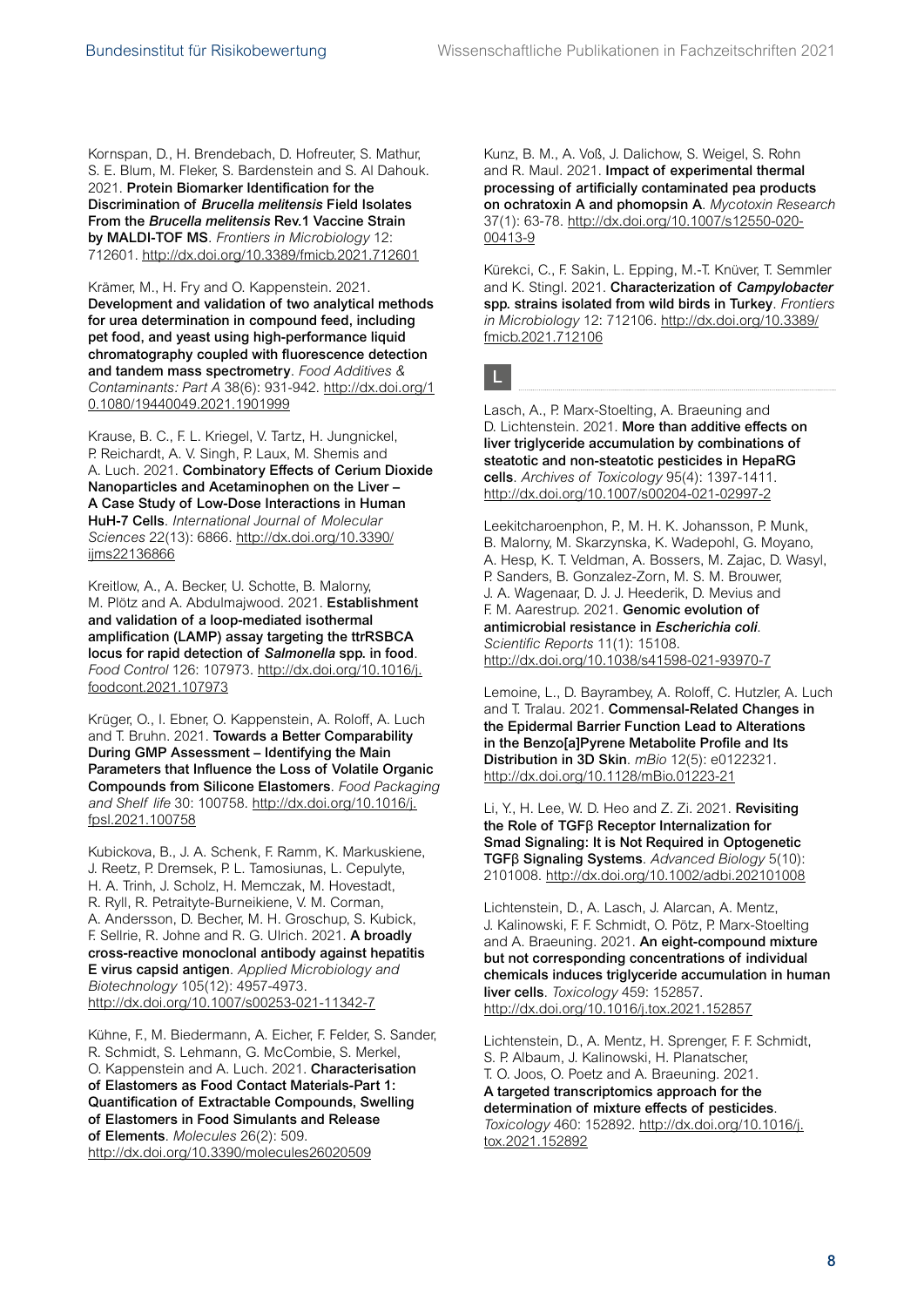Lienen, T., A. Schnitt, C. Cuny, S. Maurischat and B.-A. Tenhagen. 2021. Phylogenetic Tracking of LA-MRSA ST398 Intra-Farm Transmission among Animals, Humans and the Environment on German Dairy Farms. *Microorganisms* 9(6): 1119. <http://dx.doi.org/10.3390/microorganisms9061119>

Lienen, T., A. Schnitt, J. A. Hammerl, S. F. Marino, S. Maurischat and B.-A. Tenhagen. 2021. Multidrug-resistant *Staphylococcus cohnii* and *Staphylococcus urealyticus* isolates from German dairy farms exhibit resistance to beta-lactam antibiotics and divergent penicillin-binding proteins. *Scientific Reports* 11: 6075. [http://dx.doi.org/10.1038/](http://dx.doi.org/10.1038/s41598-021-85461-6) [s41598-021-85461-6](http://dx.doi.org/10.1038/s41598-021-85461-6)

Lienen, T., A. Schnitt, J. A. Hammerl, S. Maurischat and B.-A. Tenhagen. 2021. Genomic Distinctions of LA-MRSA ST398 on Dairy Farms From Different German Federal States With a Low Risk of Severe Human Infections. *Frontiers in Microbiology* 11(3390): 575321. <http://dx.doi.org/10.3389/fmicb.2020.575321>

Lietzow, J. 2021. Biologically Active Compounds in Mustard Seeds: A Toxicological Perspective. *Foods* 10(9): 2089. <http://dx.doi.org/10.3390/foods10092089>

Lindemann, A.-K., K. Jungnickel and G.-F. Böl. 2021. Risikowahrnehmung und Informationsverhalten von Meinungsführenden im Lebensmittelbereich. *Bundesgesundheitsblatt Gesundheitsforschung Gesundheitsschutz* 64(1): 45-54. <http://dx.doi.org/10.1007/s00103-020-03252-2>

Loeffler, C. R., D. Bodi, L. Tartaglione, C. Dell'Aversano and A. Preiss-Weigert. 2021. Improving *in vitro* ciguatoxin and brevetoxin detection: selecting neuroblastoma (Neuro-2a) cells with lower sensitivity to ouabain and veratridine (OV-LS). *Harmful Algae* 103: 101994. <http://dx.doi.org/10.1016/j.hal.2021.101994>

Loeffler, C. R., L. Tartaglione, M. Friedemann, A. Spielmeyer, O. Kappenstein and D. Bodi. 2021. Ciguatera Mini Review: 21st Century Environmental Challenges and the Interdisciplinary Research Efforts Rising to Meet Them. *International Journal of Environmental Research and Public Health* 18(6): 3027. <http://dx.doi.org/10.3390/ijerph18063027>

Lorenzen, M. C., A. A. Weiser, R. Pieper, M. Lahrssen-Wiederholt and J. Numata. 2021. Introducing the Rapid Alert Supply Network Extractor (RASNEX) tool to mine supply chain information from food and feed contamination notifications in Europe. *PLoS ONE* 16(7): e0254301. [http://dx.doi.org/10.1371/](http://dx.doi.org/10.1371/journal.pone.0254301) [journal.pone.0254301](http://dx.doi.org/10.1371/journal.pone.0254301)

Lossow, K., K. Renko, M. Schwarz, J. F. Kopp, L. Schomburg, T. Schwerdtle and A. P. Kipp. 2021. The Nutritional Supply of Iodine and Selenium Affects Thyroid Hormone Axis Related Endpoints in Mice. *Nutrients* 13(11): 3773. <http://dx.doi.org/10.3390/nu13113773>

Lüth, S., C. Deneke, S. Kleta and S. Al Dahouk. 2021. Translatability of WGS typing results can simplify data exchange for surveillance and control of *Listeria monocytogenes*. *Microbial Genomics* 7(1): 000491. <http://dx.doi.org/10.1099/mgen.0.000491>



Malorny, B., K. Nöckler, M. Borowiak, L. Uelze and A. Hensel. 2021. Mikrobielle Genomsequenzierung gewinnt an Bedeutung – Das Studienzentrum für Genomsequenzierung und -analyse stellt sich vor. *Deutsches Tierärzteblatt* 69(4): 4

Mallock, N., A. Rabenstein, S. Gernun, P. Laux, C. Hutzler, S. Karch, G. Koller, F. Henkler-Stephani, M. K. Parr, O. Pogarell, A. Luch and T. Ruther. 2021. Nicotine delivery and relief of craving after consumption of European JUUL e-cigarettes prior and after pod modification. *Scientific Reports* 11(1): 12078. <http://dx.doi.org/10.1038/s41598-021-91593-6>

Mallock, N., A. Rabenstein, P. Laux, T. Rüther, C. Hutzler, M. K. Parr and A. Luch. 2021. Rapid, sensitive, and reliable quantitation of nicotine and its main metabolites cotinine and trans-3'-hydroxycotinine by LC-MS/MS: Method development and validation for human plasma. *Journal of Chromatography B* 1179: 122736. [http://dx.doi.org/10.1016/j.](http://dx.doi.org/10.1016/j.jchromb.2021.122736) [jchromb.2021.122736](http://dx.doi.org/10.1016/j.jchromb.2021.122736)

Marakis, G., A. Katsioulis, L. Kontopoulou, A. Ehlers, K. Heimberg, K. I. Hirsch-Ernst, T. Langerholc, H. Adamska, E. Matyjaszczyk, K. D. R. Silva, K. A. C. Madumali, T.-S. Yeh, L.-J. Chiou, M.-J. Lin, G. Karpetas and A. Weissenborn. 2021. Knowledge, attitude and behaviour of university students regarding salt and iodine: a multicentre cross-sectional study in six countries in Europe and Asia. *Archives of Public Health* 79(68): 68. [http://dx.doi.org/10.1186/](http://dx.doi.org/10.1186/s13690-021-00593-5) [s13690-021-00593-5](http://dx.doi.org/10.1186/s13690-021-00593-5)

Marx-Stölting, P., M. d. L. M. Solano, H. Aoyama, R. H. Adams, A. Bal-Price, J. Buschmann, I. Chahoud, R. Clark, T. Fang, M. Fujiwara, M. Gelinsky, K. Grote, M. Horimoto, S. H. Bennekou, R. Kellner, M. Kuwagata, M. Leist, A. Lang, W. Li, A. Mantovani, S. L. Makris, F. Paumgartten, M. Perron, M. Sachana, A. Schmitt, S. Schneider, G. Schönfelder, F. Schulze, K. Shiota and R. Solecki. 2021. 25th anniversary of the Berlin workshop on developmental toxicology: DevTox database update, challenges in risk assessment of developmental neurotoxicity and alternative methodologies in bone development and growth. *Reproductive Toxicology* 100: 155-162. <http://dx.doi.org/10.1016/j.reprotox.2020.11.003>

Menzel, J., K. Abraham, S. Dietrich, H. Fromme, W. Völkel, T. Schwerdtle and C. Weikert. 2021. Internal exposure to perfluoroalkyl substances (PFAS) in vegans and omnivores. *International Journal of Hygiene and Environmental Health* 237: 113808. <http://dx.doi.org/10.1016/j.ijheh.2021.113808>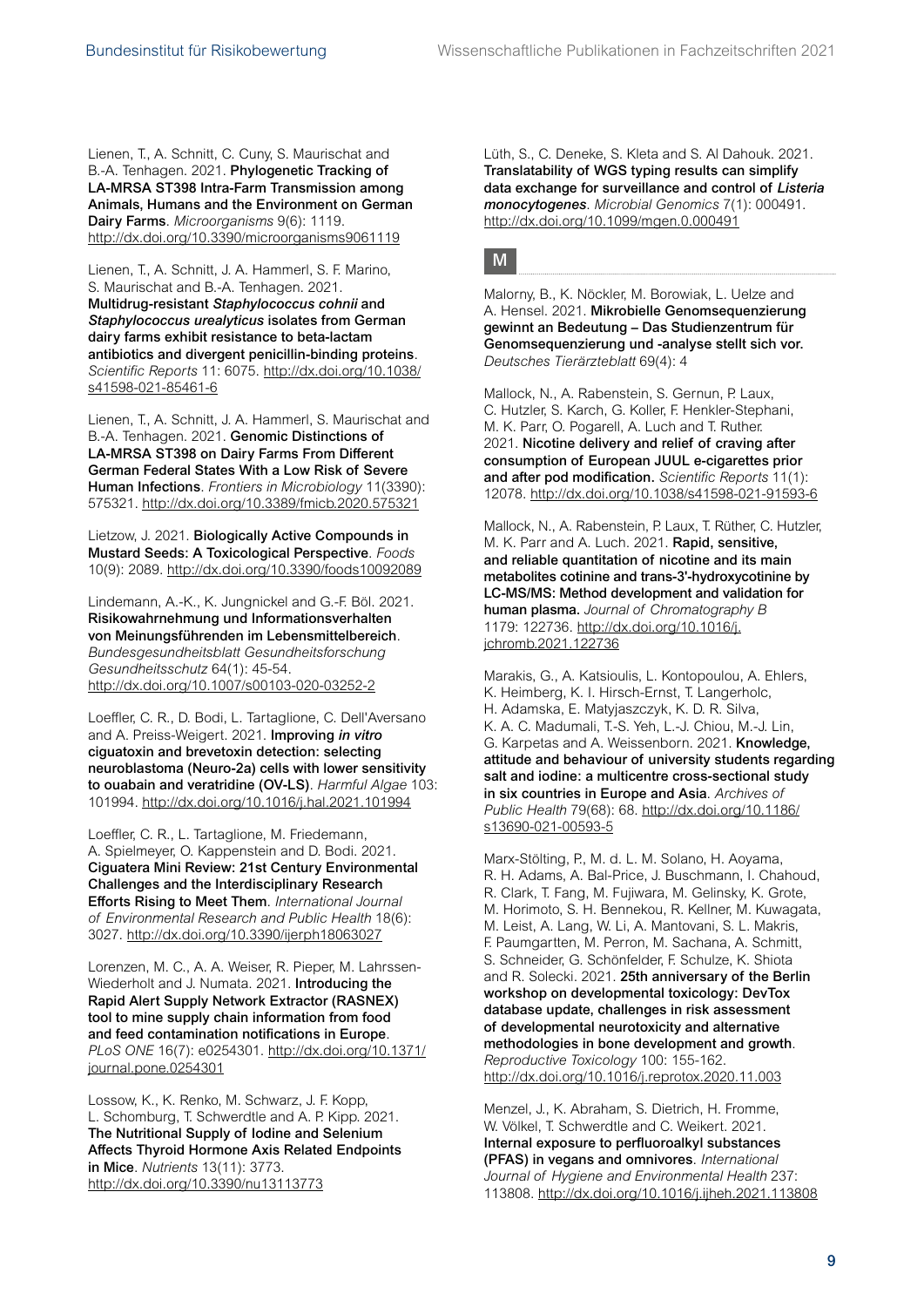Menzel, J., K. Abraham, G. I. Stangl, P. M. Ueland, R. Obeid, M. B. Schulze, I. Herter-Aeberli, T. Schwerdtle and C. Weikert. 2021. Vegan Diet and Bone Health – Results from the Cross-Sectional RBVD Study. *Nutrients* 13(2): 685. <http://dx.doi.org/10.3390/nu13020685>

Mesa-Varona, O., R. Mader, M. Velasova, J.-Y. Madec, S. A. Granier, A. Perrin-Guyomard, M. Norstrøm, H. Kaspar, M. Grobbel, E. Jouy, M. F. Anjum and B.-A. Tenhagen. 2021. Comparison of Phenotypical Antimicrobial Resistance between Clinical and Non-Clinical *E. coli* Isolates from Broilers, Turkeys and Calves in Four European Countries. *Microorganisms* 9(4): 678. <http://dx.doi.org/10.3390/microorganisms9040678>

Michel, A. L., H. Van Heerden, B. Crossley, S. Al Dahouk, D. Prasse and V. Rutten. 2021. Pathogen detection and disease diagnosis in wildlife: challenges and opportunities. *Revue scientifique et technique-office international des epizooties* 40(1): 105-118. <http://dx.doi.org/10.20506/rst.40.1.3211>

Mieske, P., K. Diederich and L. Lewejohann. 2021. Roaming in a Land of Milk and Honey: Life Trajectories and Metabolic Rate of Female Inbred Mice Living in a Semi Naturalistic Environment. *Animals* 11(10): 3002. <http://dx.doi.org/10.3390/ani11103002>

Monien, B. H., N. Bergau, J. G. F. Hogervorst, T. S. Nawrot, I. Trefflich, C. Weikert and K. Abraham. 2021. Detection of a Hemoglobin Adduct of the Food Contaminant Furfuryl Alcohol in Humans: Levels of *N*-((Furan-2-yl)methyl)-valine in Two Epidemiological Studies. *Molecular Nutrition & Food Research* 65(23): 2100584. <http://dx.doi.org/10.1002/mnfr.202100584>

Müller, T. M., Q. Zhong, S. Fan, D. Wang and C. Fauhl-Hassek. 2021. What's in a wine? – A spot check of the integrity of European wine sold in China based on anthocyanin composition, stable isotope and glycerol impurity analysis. *Food Additives & Contaminants: Part A* 38(8): 1289-1300. <http://dx.doi.org/10.1080/19440049.2021.1916097>

Murphy, F., S. Dekkers, H. Braakhuis, L. Ma-Hock, H. Johnston, G. Janer, L. di Cristo, S. Sabella, N. R. Jacobsen, A. G. Oomen, A. Haase, T. Fernandes and V. Stone. 2021. An integrated approach to testing and assessment of high aspect ratio nanomaterials and its application for grouping based on a common mesothelioma hazard. *NanoImpact* 22: 100314. <http://dx.doi.org/10.1016/j.impact.2021.100314>

#### N

Neubert, K., E. Zuchantke, R. M. Leidenfrost, R. Wuenschiers, J. Grutzke, B. Malorny, H. Brendebach, S. Al Dahouk, T. Homeier, H. Hotzel, K. Reinert, H. Tomaso and A. Busch. 2021. Testing assembly strategies of *Francisella tularensis* genomes to infer an evolutionary conservation analysis of genomic structures. *BMC Genomics* 22(1): 822. <http://dx.doi.org/10.1186/s12864-021-08115-x>

Neves, M. and J. Ševa. 2021. An extensive review of tools for manual annotation of documents. *Briefings in Bioinformatics* 22(1): 146-163. <http://dx.doi.org/10.1093/bib/bbz130>

Nicolai, M. M., A.-K. Weishaupt, J. Baesler, V. Brinkmann, A. Wellenberg, N. Winkelbeiner, A. Gremme, M. Aschner, G. Fritz, T. Schwerdtle and J. Bornhorst. 2021. Effects of Manganese on Genomic Integrity in the Multicellular Model Organism *Caenorhabditis elegans*. *International Journal of Molecular Sciences* 22(20): 10905. <http://dx.doi.org/10.3390/ijms222010905>

Nicolai, S., T. Tralau, A. Luch and R. Pirow. 2021. A scientific review of colorful textiles. *Journal of Consumer Protection and Food Safety* (16): 5-17. <http://dx.doi.org/10.1007/s00003-020-01301-1>

O

Ohlhoff, B., D. Savvateeva, T. Bernsmann, M. Spolders, A. Jahnke, A. Lüth, M. Lahrssen-Wiederholt, J. Numata and R. Pieper. 2021. Unraveling Congener-Specific Transfer of Non-Dioxin-Like Polychlorinated Biphenyls (ndl-PCBs) from Feed into Chicken Meat. *Environmental Science & Technology* 55(16): 11080-11090. <http://dx.doi.org/10.1021/acs.est.1c02650>

Ohnesorge, N., C. Heinl and L. Lewejohann. 2021. Current Methods to Investigate Nociception and Pain in Zebrafish. *Frontiers in Neuroscience* 15(378): 632634. <http://dx.doi.org/10.3389/fnins.2021.632634>

Olevska, A., B. Bert, L. Ebrahimi, G. Schönfelder and C. Heinl. 2021. Ensuring Reproducible Research Requires a Support Infrastructure: The Value of Public Registries to Publishers. *Science Editor* 44(1): 4-7. <http://dx.doi.org/10.36591/SE-D-4401-4>

P

Padberg, F., T. Höper, S. Henkel, D. Driesch, A. Luch and S. Zellmer. 2021. Novel indirect co-culture of immortalised hepatocytes with monocyte derived macrophages is characterised by pro-inflammatory cytokine networks. *Toxicology in Vitro* 73: 105134. <http://dx.doi.org/10.1016/j.tiv.2021.105134>

Pallerla, S. R., S. Schembecker, C. G. Meyer, L. T. K. Linh, R. Johne, H. Wedemeyer, C.-T. Bock, P. G. Kremsner and T. P. Velavan. 2021. Hepatitis E virus genome detection in commercial pork livers and pork meat products in Germany. *Journal of Viral Hepatitis* 28(1): 196-204. <http://dx.doi.org/10.1111/jvh.13396>

Pauly, N., J. A. Hammerl, S. Schwarz, M. Grobbel, D. Meemken, B. Malorny, B.-A. Tenhagen, A. Käsbohrer and A. Irrgang. 2021. Co-occurrence of the *bla*VIM-1 and *bla*SHV-12 genes on an IncHI2 plasmid of an *Escherichia coli* isolate recovered from German livestock. *Journal of Antimicrobial Chemotherapy* 76(2): 531-533. <http://dx.doi.org/10.1093/jac/dkaa436>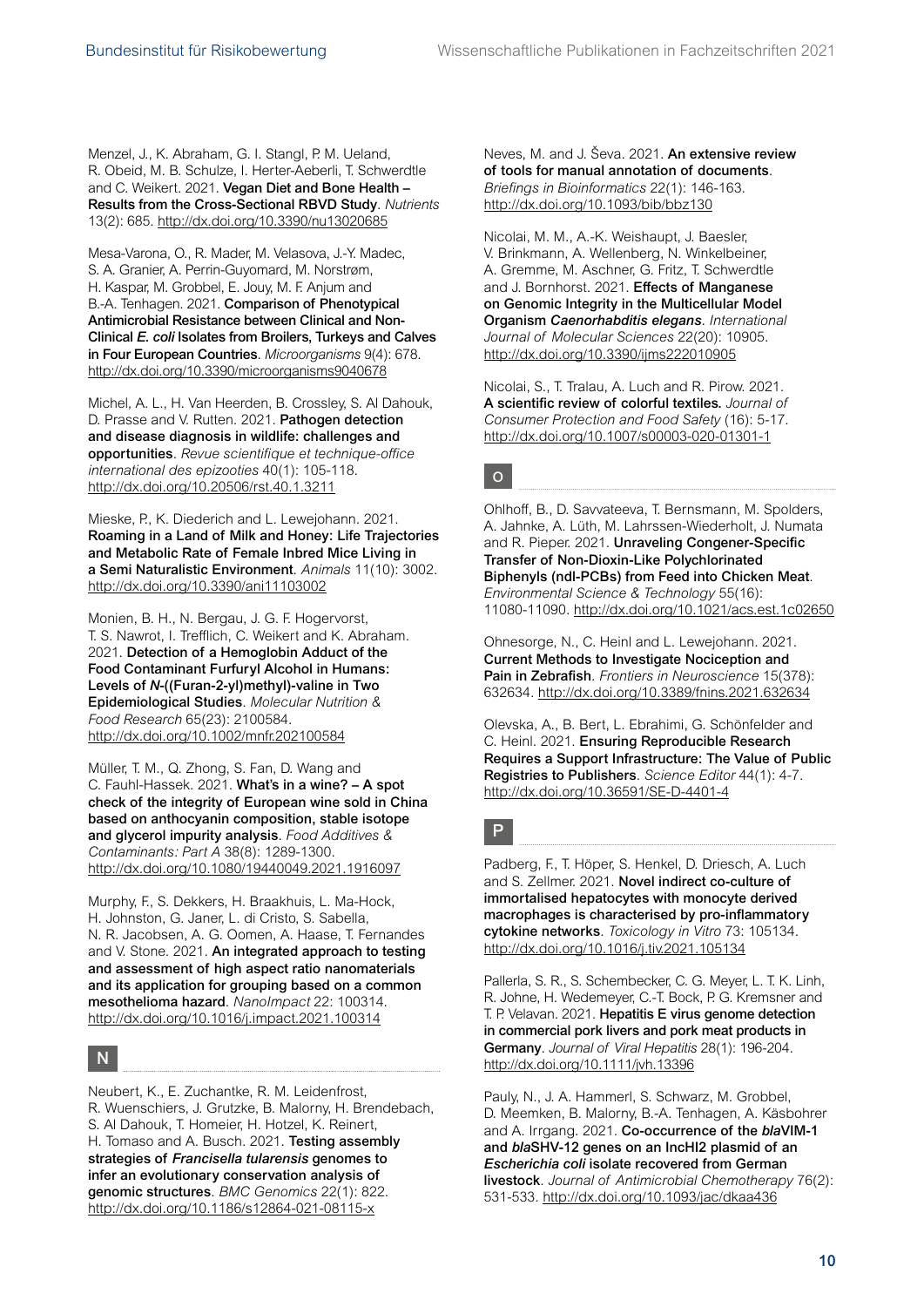Pauly, N., Y. Klaar, T. Skladnikiewicz-Ziemer, K. Juraschek, M. Grobbel, J. A. Hammerl, L. Hemmers, A. Käsbohrer, S. Schwarz, D. Meemken, B.-A. Tenhagen and A. Irrgang. 2021. Isolation Procedure for CP *E. coli* from Caeca Samples under Review towards an Increased Sensitivity. *Microorganisms* 9(5): 1105. <http://dx.doi.org/10.3390/microorganisms9051105>

Perrar, I., A. E. Buyken, K. J. Penczynski, T. Remer, G. G. Kuhnle, C. Herder, M. Roden, K. Della Corte, U. Nöthlings and U. Alexy. 2021. Relevance of fructose intake in adolescence for fatty liver indices in young adulthood. *European Journal of Nutrition* 60(6): 3029-3041. [http://dx.doi.org/10.1007/s00394-020-](http://dx.doi.org/10.1007/s00394-020-02463-2) [02463-2](http://dx.doi.org/10.1007/s00394-020-02463-2)

Peters, R., I. Elbers, A. Undas, E. Sijtsma, S. Briffa, P. Carnell-Morris, A. Siupa, T.-H. Yoon, L. Burr, D. Schmid, J. Tentschert, Y. Hachenberger, H. Jungnickel, A. Luch, F. Meier, J. Radnik, V.-D. Hodoroaba, I. Lynch and E. Valsami-Jones. 2021. Benchmarking the ACEnano Toolbox for Characterisation of Nanoparticle Size and Concentration by Interlaboratory Comparisons. *Molecules* 26(17). [http://dx.doi.org/10.3390/](http://dx.doi.org/10.3390/molecules26175315) [molecules26175315](http://dx.doi.org/10.3390/molecules26175315)

Petersen, E. J., M. Sharma, A. J. Clippinger, J. Gordon, A. Katz, P. Laux, L. B. Leibrock, A. Luch, J. Matheson, A. O. Stucki, J. Tentschert and F. S. Bierkandt. 2021. Use of Cause-and-Effect Analysis to Optimize the Reliability of *In Vitro* Inhalation Toxicity Measurements Using an Air-Liquid Interface. *Chemical Research in Toxicology* 34(6): 1370-1385. [http://dx.doi.org/10.1021/](http://dx.doi.org/10.1021/acs.chemrestox.1c00080) [acs.chemrestox.1c00080](http://dx.doi.org/10.1021/acs.chemrestox.1c00080)

Phiri, B. S. J., M. Sakumona, B. M. Hang'ombe, A. Fetsch and S. Schaarschmidt. 2021. The traditional dairy value chain in Zambia and potential risk factors to microbiological food safety. *Food Control* 124: 107885. <http://dx.doi.org/10.1016/j.foodcont.2021.107885>

Piacenza, N., F. Kaltner, R. Maul, M. Gareis, K. Schwaiger and C. Gottschalk. 2021. Distribution of T-2 toxin and HT-2 toxin during experimental feeding of yellow mealworm (*Tenebrio molitor*). *Mycotoxin Research* 37(4): 11-21. <http://dx.doi.org/10.1007/s12550-020-00411-x>

Plaza-Rodríguez, C., K. Alt, M. Grobbel, J. A. Hammerl, A. Irrgang, I. Szabo, K. Stingl, E. Schuh, L. Wiehle, B. Pfefferkorn, S. Naumann, A. Käsbohrer and B.-A. Tenhagen. 2021. Wildlife as Sentinels of Antimicrobial Resistance in Germany? *Frontiers in Veterinary Science* 7(1251): 627821. <http://dx.doi.org/10.3389/fvets.2020.627821>

Plaza-Rodríguez, C., O. Mesa-Varona, K. Alt, M. Grobbel, B.-A. Tenhagen and A. Käsbohrer. 2021. Comparative Analysis of Consumer Exposure to Resistant Bacteria through Chicken Meat Consumption in Germany. *Microorganisms* 9(5): 1045. <http://dx.doi.org/10.3390/microorganisms9051045>

Polemiti, E., J. Baudry, O. Kuxhaus, S. Jäger, M. M. Bergmann, C. Weikert and M. B. Schulze. 2021. BMI and BMI change following incident type 2 diabetes and risk of microvascular and macrovascular complications: the EPIC-Potsdam study. *Diabetologia* 64(4): 814-825. [http://dx.doi.org/10.1007/s00125-020-](http://dx.doi.org/10.1007/s00125-020-05362-7) [05362-7](http://dx.doi.org/10.1007/s00125-020-05362-7)

Projahn, M., M. C. Lamparter, P. Ganas, A. Goehler, S. C. Lorenz-Wright, D. Maede, A. Fruth, C. Lang and E. Schuh. 2021. Genetic diversity and pathogenic potential of Shiga toxin-producing *Escherichia coli* (STEC) derived from German flour. *International Journal of Food Microbiology* 347: 109197. <http://dx.doi.org/10.1016/j.ijfoodmicro.2021.109197>

Projahn, M., J. Sachsenroeder, G. Correia-Carreira, E. Becker, A. Martin, C. Thomas, C. Hobe, F. Reich, C. Robé, U. Roesler, A. Käsbohrer and N. Bandick. 2021. Impact of On-Farm Interventions against CTX-Resistant *Escherichia coli* on the Contamination of Carcasses before and during an Experimental Slaughter. *Antibiotics* 10(3): 228. <http://dx.doi.org/10.3390/antibiotics10030228>

R

Ramm, F., M. Stech, A. Zemella, H. Frentzel and S. Kubick. 2021. The Pore-Forming Hemolysin BL Enterotoxin from *Bacillus cereus*: Subunit Interactions in Cell-Free Systems. *Toxins* 13(11): 13110807. <http://dx.doi.org/10.3390/toxins13110807>

Rausch, A.-K., R. Brockmeyer and T. Schwerdtle. 2021. Development, validation, and application of a multi-method for the determination of mycotoxins, plant growth regulators, tropane alkaloids, and pesticides in cereals by two-dimensional liquid chromatography tandem mass spectrometry. *Analytical and Bioanalytical Chemistry* 413(11): 3041-3054. [http://dx.doi.org/10.1007/s00216-021-](http://dx.doi.org/10.1007/s00216-021-03239-1) [03239-1](http://dx.doi.org/10.1007/s00216-021-03239-1)

Reale, O., D. Bodi, A. Huguet and V. Fessard. 2021. Role of enteric glial cells in the toxicity of phycotoxins: Investigation with a tri-culture intestinal cell model. *Toxicology Letters* 351: 89-98. <http://dx.doi.org/10.1016/j.toxlet.2021.08.013>

Ribeiro Duarte, A. S., C. L. Nielsen, L. Candela, L. Valentin, F. M. Aarestrup and H. Vigre. 2021. Global Food-source Identifier (GFI): Collaborative virtual research environment and shared data catalogue for the foodborne outbreak investigation international community. *Food Control* 121: 107623. <http://dx.doi.org/10.1016/j.foodcont.2020.107623>

Riedel, F., M. Aparicio-Soto, C. Curato, H.-J. Thierse, K. Siewert and A. Luch. 2021. Immunological Mechanisms of Metal Allergies and the Nickel-Specific TCR-pMHC Interface. *International Journal of Environmental Research and Public Health* 18(20): 10867. <http://dx.doi.org/10.3390/ijerph182010867>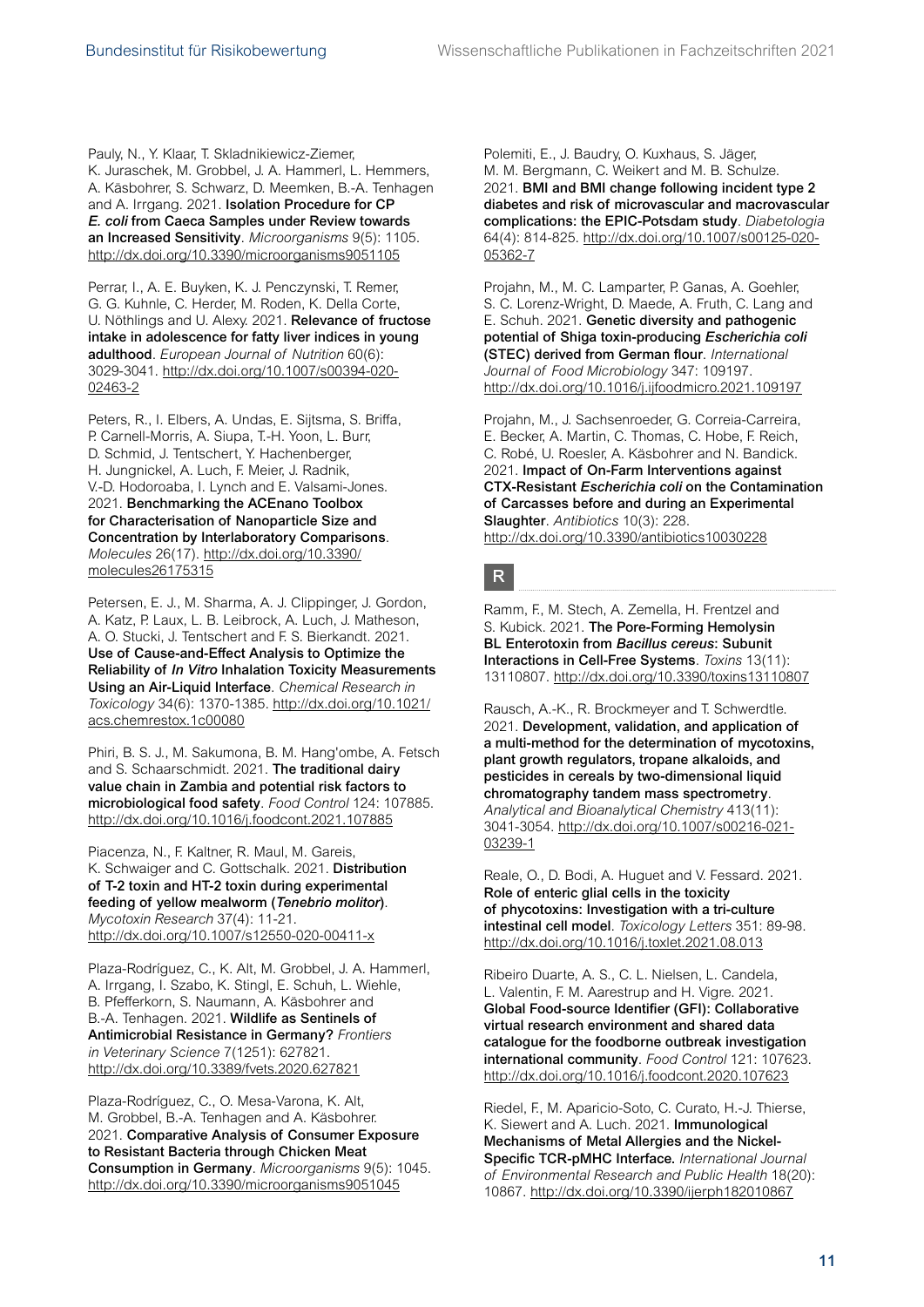Roedel, A., S. Vincze, M. Projahn, U. Roesler, C. Robé, J. A. Hammerl, M. Noll, S. Al Dahouk and R. Dieckmann. 2021. Genetic but No Phenotypic Associations between Biocide Tolerance and Antibiotic Resistance in *Escherichia coli* from German Broiler Fattening Farms. *Microorganisms* 9(3): 9030651. <http://dx.doi.org/10.3390/microorganisms9030651>

Rosenthal, F., F. Koch, M. Spolders and R. Pieper. 2021. Versehentliche Fütterung von Legehennen-Elterntier-Herden mit dem Kokzidiostatikum Nicarbazin. *Tierärztliche Praxis Ausgabe G Grosstiere Nutztiere* 49(1): 51-58. <http://dx.doi.org/10.1055/a-1309-7831>

Rovida, C., S. E. Escher, M. Herzler, S. H. Bennekou, H. Kamp, D. E. Kroese, L. Maslankiewicz, M. J. Moné, G. Patlewicz, N. Sipes, L. Van Aerts, A. White, T. Yamada and B. Van de Water. 2021. NAM-supported readacross: From case studies to regulatory guidance in safety assessment. *ALTEX – Alternatives to Animal Experimentation* 38(1): 140-150. <http://dx.doi.org/10.14573/altex.2010062>

S

Sarvan, I., A. E. Kolbaum, U. Pabel, T. Buhrke, M. Greiner and O. Lindtner. 2021. Exposure assessment of methylmercury in samples of the BfR MEAL Study. *Food and Chemical Toxicology* 149: 112005. <http://dx.doi.org/10.1016/j.fct.2021.112005>

Savin, M., J. Alexander, G. Bierbaum, J. A. Hammerl, N. Hembach, T. Schwartz, R. M. Schmithausen, E. Sib, A. Voigt and J. Kreyenschmidt. 2021. Antibioticresistant bacteria, antibiotic resistance genes, and antibiotic residues in wastewater from a poultry slaughterhouse after conventional and advanced treatments. *Scientific Reports* 11(1): 16622. <http://dx.doi.org/10.1038/s41598-021-96169-y>

Savin, M., G. Bierbaum, J. Kreyenschmidt, R. M. Schmithausen, E. Sib, S. Schmoger, A. Käsbohrer and J. A. Hammerl. 2021. Clinically Relevant *Escherichia coli* Isolates from Process Waters and Wastewater of Poultry and Pig Slaughterhouses in Germany. *Microorganisms* 9(4): 698. <http://dx.doi.org/10.3390/microorganisms9040698>

Scaccia, N., T. Günther, E. Lopez de Abechuco and M. Filter. 2021. The Glossaryfication Web Service: an automated glossary creation tool to support the One Health community. *Research Ideas and Outcomes* 7: e70183. <http://dx.doi.org/10.3897/rio.7.e70183>

Schaarschmidt, S. and C. Fauhl-Hassek. 2021. The fate of mycotoxins during secondary food processing of maize for human consumption. *Comprehensive Reviews in Food Science and Food Safety* 20(1): 91-148. <http://dx.doi.org/10.1111/1541-4337.12657>

Schaarschmidt, S. and C. Fauhl-Hassek. 2021. The fate of mycotoxins during the primary food processing of maize. *Food Control* 121: 107651. <http://dx.doi.org/10.1016/j.foodcont.2020.107651>

Schaarschmidt, S., D. Leeser-Boek, K. Drache, Y. Nia, G. Krause and A. Fetsch. 2021. Interlaboratory proficiency tests for the detection of staphylococcal enterotoxin type A in food. *Letters in Applied Microbiology* 73(3): 13512.<http://dx.doi.org/10.1111/lam.13512>

Schendel, T. and E. C. Rogasch. 2021. Insights Gained from an Approximate Analytical Solution of the Evaporation Model Used by ConsExpo Web. *International Journal of Environmental Research and Public Health* 18(6): 2829. [http://dx.doi.org/10.3390/](http://dx.doi.org/10.3390/ijerph18062829) [ijerph18062829](http://dx.doi.org/10.3390/ijerph18062829)

Schiborn, C., T. Kühn, K. Mühlenbruch, O. Kuxhaus, C. Weikert, A. Fritsche, R. Kaaks and M. B. Schulze. 2021. A newly developed and externally validated non-clinical score accurately predicts 10-year cardiovascular disease risk in the general adult population. *Scientific Reports* 11(1): 19609. <http://dx.doi.org/10.1038/s41598-021-99103-4>

Schildt, J., M. Rüdiger, A. Richter, D. M. Schumacher and C. Kürbis. 2021. Investigation on the uptake of ciprofloxacin, chloramphenicol and praziquantel by button mushrooms. *Food Chemistry* 362: 130092. <http://dx.doi.org/10.1016/j.foodchem.2021.130092>

Schilling-Loeffler, K., O. Viera-Segura, V. M. Corman, J. Schneider, A. K. Gadicherla, U. Schotte and R. Johne. 2021. Cell Culture Isolation and Whole Genome Characterization of Hepatitis E Virus Strains from Wild Boars in Germany. *Microorganisms* 9(11): 2302. <http://dx.doi.org/10.3390/microorganisms9112302>

Schlosser-Brandenburg, J., F. Ebner, R. Klopfleisch, A. A. Kühl, J. Zentek, R. Pieper and S. Hartmann. 2021. Influence of Nutrition and Maternal Bonding on Postnatal Lung Development in the Newborn Pig. *Frontiers in Immunology* 12: 734153. <http://dx.doi.org/10.3389/fimmu.2021.734153>

Schmidt, E., A. Obiegala, C. Imholt, S. Drewes, M. Saathoff, J. Freise, M. Runge, J. Jacob, A. Mayer-Scholl, R. G. Ulrich and M. Pfeffer. 2021. Influence of Season, Population and Individual Characteristics on the Prevalence of *Leptospira* spp. in Bank Voles in North-West Germany. *Biology* 10(9): 933. <http://dx.doi.org/10.3390/biology10090933>

Schmidt, F. F., D. Lichtenstein, H. Planatscher, A. Mentz, J. Kalinowski, A. E. Steinhilber, T. O. Joos, A. Braeuning and O. Pötz. 2021. Pesticide mixture effects on liver protein abundance in HepaRG cells. *Toxicology* 458: 152839. <http://dx.doi.org/10.1016/j.tox.2021.152839>

Schneider, M. R. 2021. Losing fat through the skin. A cytokine could help to reduce white adipose tissue by inducing sebum hypersecretion. *Science* 373(6554): 487-488. <http://dx.doi.org/10.1126/science.abg9079>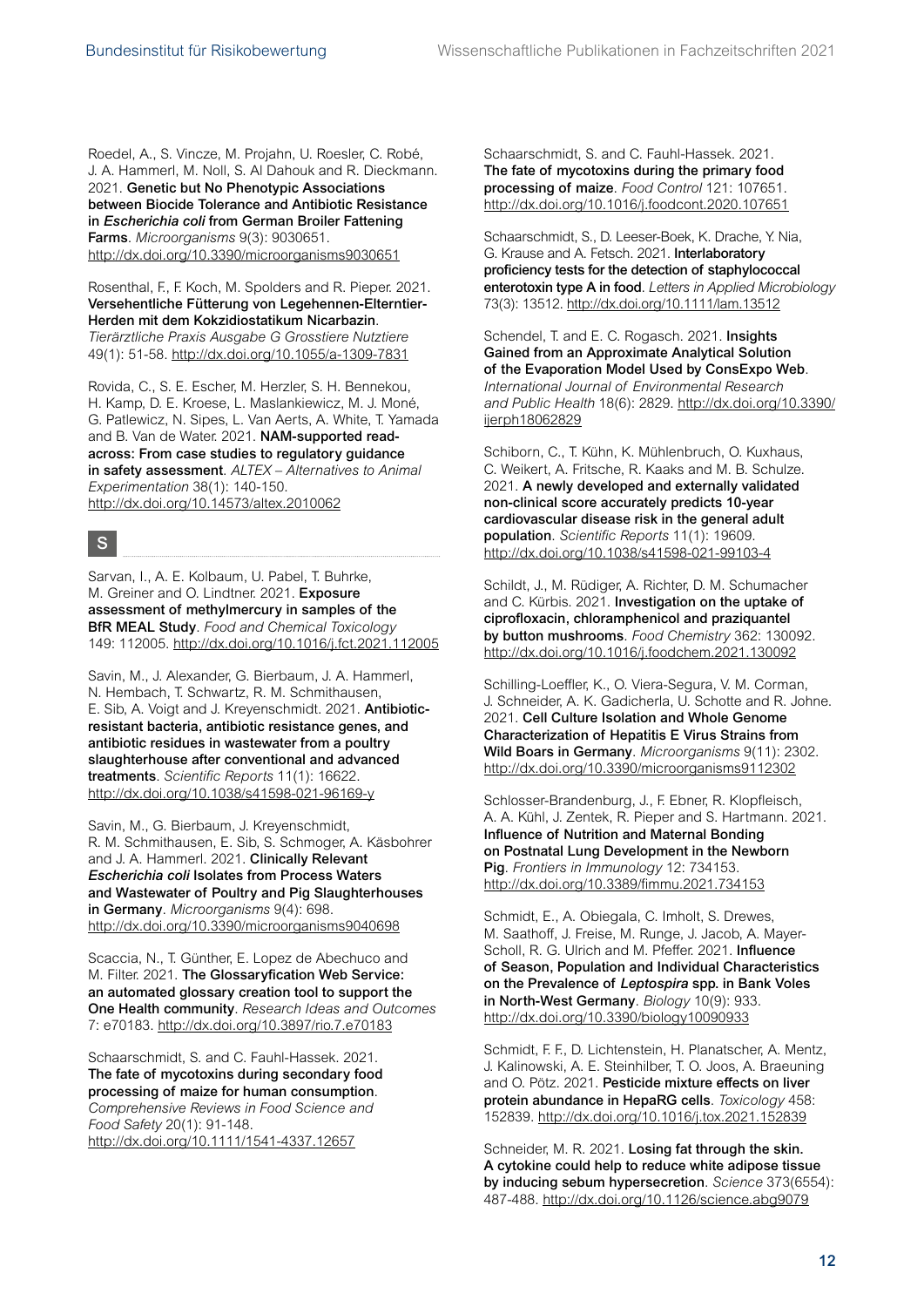Schneider, M. R., M. Oelgeschläger, T. Burgdorf, P. v. Meer, P. Theunissen, A. S. Kienhuis, A. H. Piersma and R. J. Vandebriel. 2021. Applicability of organon-chip systems in toxicology and pharmacology. *Critical Reviews in Toxicology* 51(6): 540-554. <http://dx.doi.org/10.1080/10408444.2021.1953439>

Schnitt, A., T. Lienen, H. Wichmann-Schauer and B.-A. Tenhagen. 2021. The occurrence of methicillinresistant non-*aureus* staphylococci in samples from cows, young stock, and the environment on German dairy farms. *Journal of Dairy Science* 104(4): 4604-4614. <http://dx.doi.org/10.3168/jds.2020-19704>

Scientific Committee on Consumer Safety (SCCS), L. Bodin, V. Rogiers, U. Bernauer, Q. Chaudhry, P. J. Coenraads, M. Dusinska, J. Ezendam, E. Gaffet, C. L. Galli, B. Granum, E. Panteri, C. Rousselle, M. Stepnik, T. Vanhaecke, S. Wijnhoven, S. C. o. C. S. S. E. Experts, A. Koutsodimou, W. Uter and N. Goetz. 2021. Opinion of the Scientific Committee on Consumer Safety (SCCS) – Final Opinion on propylparaben (CAS No 94-13-3, EC No 202-307-7). *Regulatory Toxicology and Pharmacology* 125: 105005. <http://dx.doi.org/10.1016/j.yrtph.2021.105005>

Scientific Committee on Consumer Safety (SCCS), U. Bernauer, L. Bodin, Q. Chaudhry, P. J. Coenraads, M. Dusinska, E. Gaffet, E. Panteri, V. Rogiers, C. Rousselle, M. Stepnik, T. Vanhaecke, S. Wijnhoven, e. Other, N. Goetz and W. H. de Jong. 2021. The SCCS scientific advice on the safety of nanomaterials in cosmetics. *Regulatory Toxicology and Pharmacology* 126: 105046. <http://dx.doi.org/10.1016/j.yrtph.2021.105046>

Scholz, J., A. Falkenhagen and R. Johne. 2021. The Translated Amino Acid Sequence of an Insertion in the Hepatitis E Virus Strain 47832c Genome, But Not the RNA Sequence, Is Essential for Efficient Cell Culture Replication. *Viruses* 13(5): v13050762. <http://dx.doi.org/10.3390/v13050762>

Schörnick, C., A. Lüth, B. Wobst and W. Rotard. 2021. Method Development and Determination of Chlorinated Polycyclic Aromatic Hydrocarbons in Different Matrices. *Food Analytical Methods* 14(6): 1150-1166. <http://dx.doi.org/10.1007/s12161-020-01956-4>

Schuh, E., A. Göhler and M. Projahn. 2021. Shigatoxin-bildende *Escherichia coli* in Mehl – Eine Übersicht. *Rundschau für Fleischhygiene und Lebensmittelüberwachung* 73(5): 154-156.

Schultrich, K., F. Oez, N. Bergau, T. Buhrke and A. Braeuning. 2021. Absorption and metabolism of 3-MCPD in hepatic and renal cell lines. *Toxicology in Vitro* 70: 105042. <http://dx.doi.org/10.1016/j.tiv.2020.105042>

Schulz, K., F. Brenneis, R. Winterhalter, M. Spolders, H. Fromme, S. Dietrich, P. Wolf, C. Gremse, H. Schafft, R. Pieper and M. Lahrssen-Wiederholt. 2021. Marination increases the bioavailability of lead in game meat shot with lead ammunition. *Journal of Nutritional Science* 10: e24. <http://dx.doi.org/10.1017/jns.2021.15>

Schütz, D., E. Achten, M. Creydt, J. Riedl and M. Fischer. 2021. Non-Targeted LC-MS Metabolomics Approach towards an Authentication of the Geographical Origin of Grain Maize (*Zea mays* L.) Samples. *Foods* 10(9): 2160. <http://dx.doi.org/10.3390/foods10092160>

Schwartz, K., M. Borowiak, C. Deneke, V. Balau, C. Metelmann and E. Strauch. 2021. Complete and Circularized Genome Assembly of a Human Isolate of *Vibrio navarrensis* Biotype *pommerensis* with MiSeq and MinION Sequence Data. *Microbiology Resource Announcements* 10(5): e01435-01420. <http://dx.doi.org/10.1128/mra.01435-20>

Schwedhelm, P., J. Kusnick, C. Heinl, G. Schönfelder and B. Bert. 2021. How many animals are used for SARS-CoV-2 research? An overview on animal experimentation in pre-clinical and basic research. *EMBO reports* 22(10): e53751. <http://dx.doi.org/10.15252/embr.202153751>

Schwirn, K., D. Völker, A. Haase, J. Tentschert, U. Bernauer, R. Packroff and V. Bachmann. 2021. Risk Governance of Advanced Materials – Considerations from the joint perspective of the German Higher Federal Authorities BAuA, BfR and UBA. *UBA Texte* 156. [https://www.umweltbundesamt.de/publikationen/risk](https://www.umweltbundesamt.de/publikationen/risk-governance-of-advanced-materials)[governance-of-advanced-materials,](https://www.umweltbundesamt.de/publikationen/risk-governance-of-advanced-materials) <https://www.umweltbundesamt.de/publikationen/>

Shakeri, G., J. A. Hammerl, A. Jamshidi, K. Ghazvini, M. Rohde, I. Szabo, C. Kehrenberg, M. Plötz and S. Kittler. 2021. The Lytic Siphophage vB\_StyS-LmqsSP1 Reduces the Number of *Salmonella enterica* Serovar Typhimurium Isolates on Chicken Skin. *Applied and Environmental Microbiology* 87(24): e0142421. <http://dx.doi.org/10.1128/AEM.01424-21>

Shelar, A., A. V. Singh, R. S. Maharjan, P. Laux, A. Luch, D. Gemmati, V. Tisato, S. P. Singh, M. F. Santilli, A. Shelar, M. Chaskar and R. Patil. 2021. Sustainable Agriculture through Multidisciplinary Seed Nanopriming: Prospects of Opportunities and Challenges. *Cells* 10(9): 2428. <http://dx.doi.org/10.3390/cells10092428>

Singh, A. V., V. Chandrasekar, P. Janapareddy, D. E. Mathews, P. Laux, A. Luch, Y. Yang, B. Garcia-Canibano, S. Balakrishnan, J. Abinahed, A. Al Ansari and S. P. Dakua. 2021. Emerging Application of Nanorobotics and Artificial Intelligence To Cross the BBB: Advances in Design, Controlled Maneuvering, and Targeting of the Barriers. *ACS Chemical Neuroscience* 12(11): 1835-1853. <http://dx.doi.org/10.1021/acschemneuro.1c00087>

Singh, A. V., R. S. Maharjan, H. Jungnickel, H. Romanowski, Y. U. Hachenberger, P. Reichardt, F. Bierkandt, K. Siewert, A. Gadicherla, P. Laux and A. Luch. 2021. Evaluating Particle Emissions and Toxicity of 3D Pen Printed Filaments with Metal Nanoparticles As Additives: *In Vitro* and *in Silico* Discriminant Function Analysis. *ACS Sustainable Chemistry & Engineering* 9(35): 11724-11737. <http://dx.doi.org/10.1021/acssuschemeng.1c02589>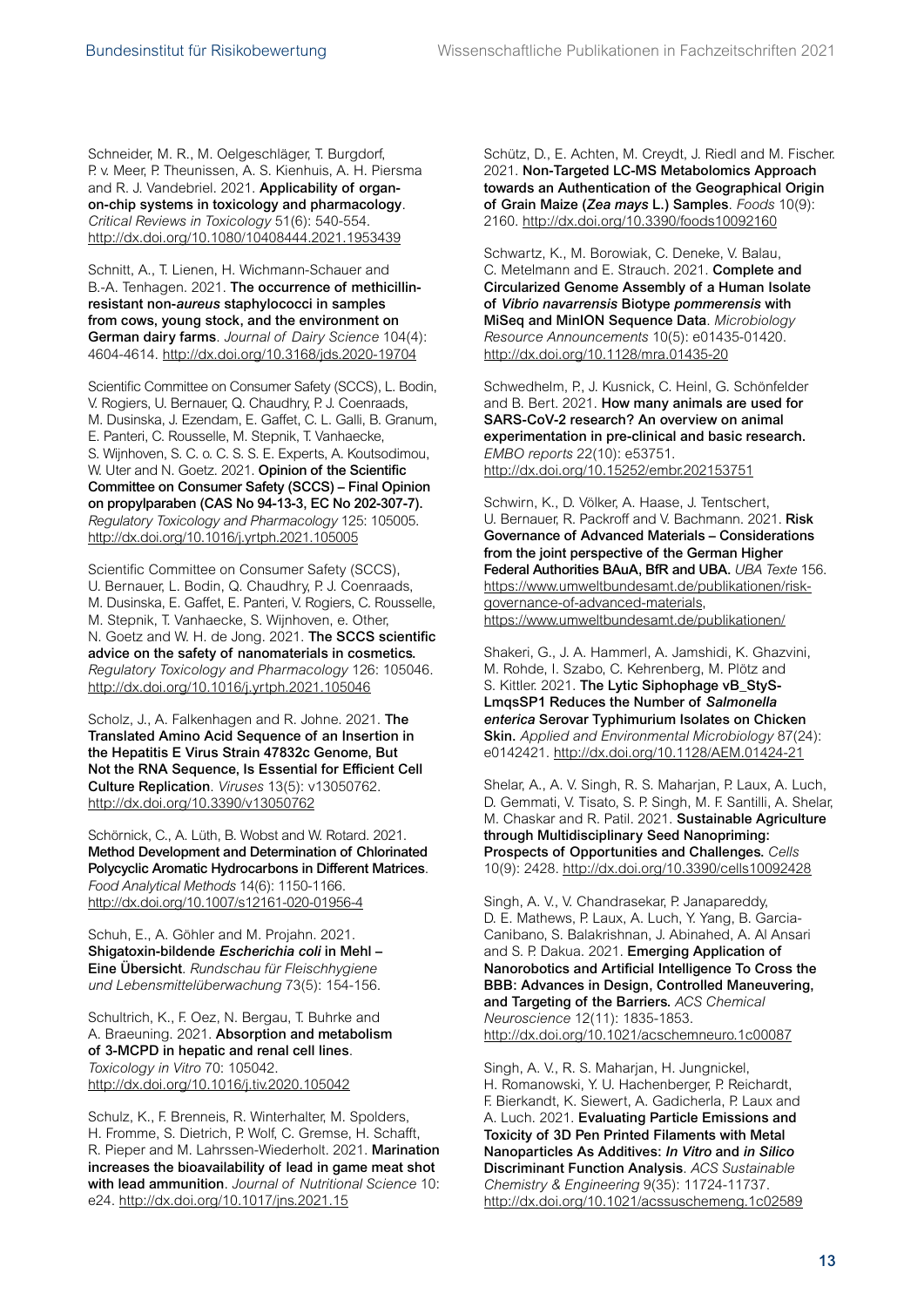Singh, A. V., R. S. Maharjan, A. Kanase, K. Siewert, D. Rosenkranz, R. Singh, P. Laux and A. Luch. 2021. Machine-Learning-Based Approach to Decode the Influence of Nanomaterial Properties on Their Interaction with Cells. *ACS Applied Materials & Interfaces* 13(1): 1943-1955. [http://dx.doi.org/10.1021/](http://dx.doi.org/10.1021/acsami.0c18470) [acsami.0c18470](http://dx.doi.org/10.1021/acsami.0c18470)

Singh, A. V., R. S. Maharjan, C. Kromer, P. Laux, A. Luch, T. Vats, V. Chandrasekar, S. P. Dakua and B.-W. Park. 2021. Advances in Smoking Related In Vitro Inhalation Toxicology: A Perspective Case of Challenges and Opportunities from Progresses in Lung-on-Chip Technologies. *Chemical Research in Toxicology* 34(9): 1984-2002. [http://dx.doi.org/10.1021/](http://dx.doi.org/10.1021/acs.chemrestox.1c00219) [acs.chemrestox.1c00219](http://dx.doi.org/10.1021/acs.chemrestox.1c00219)

Singh, A. V., A. Romeo, K. Scott, S. Wagener, L. Leibrock, P. Laux, A. Luch, P. Kerkar, S. Balakrishnan, S. P. Dakua and B.-W. Park. 2021. Emerging Technologies for In Vitro Inhalation Toxicology. *Advanced Healthcare Materials* 10(18): e2100633. [http://dx.doi.org/10.1002/](http://dx.doi.org/10.1002/adhm.202100633) [adhm.202100633](http://dx.doi.org/10.1002/adhm.202100633)

Slana, I., N. Bier, B. Bartosova, G. Marucci, A. Possenti, A. Mayer-Scholl, P. Jokelainen and M. Lalle. 2021. Molecular Methods for the Detection of *Toxoplasma gondii* Oocysts in Fresh Produce: An Extensive Review. *Microorganisms* 9(1): 167. <http://dx.doi.org/10.3390/microorganisms9010167>

Smutny, T., L. Hyrsova, A. Braeuning, M. Ingelman-Sundberg and P. Pavek. 2021. Transcriptional and post-transcriptional regulation of the pregnane X receptor: a rationale for interindividual variability in drug metabolism. *Archives of Toxicology* 95(1): 11-25. <http://dx.doi.org/10.1007/s00204-020-02916-x>

Solovyev, P. A., C. Fauhl-Hassek, J. Riedl, S. Esslinger, L. Bontempo and F. Camin. 2021. NMR spectroscopy in wine authentication: An official control perspective. *Comprehensive Reviews in Food Science and Food Safety* 20(2): 2040-2062. [http://dx.doi.org/10.1111/1541-](http://dx.doi.org/10.1111/1541-4337.12700) [4337.12700](http://dx.doi.org/10.1111/1541-4337.12700)

Spielmeyer, A., C. R. Loeffler and D. Bodi. 2021. Extraction and LC-MS/MS Analysis of Ciguatoxins: A Semi-Targeted Approach Designed for Fish of Unknown Origin. *Toxins* 13(9): 630. <http://dx.doi.org/10.3390/toxins13090630>

Sprengel, J., S. Rixen, O. Kappenstein and W. Vetter. 2021. Transport of chlorinated paraffins (CPs) from baking oven doors into the food. *Food Chemistry: X* 10: 100122. <http://dx.doi.org/10.1016/j.fochx.2021.100122>

Steffan, S. M., G. Shakeri, J. A. Hammerl, C. Kehrenberg, E. Peh, M. Rohde, C. Jäckel, M. Plötz and S. Kittler. 2021. Isolation and Characterization of Group III *Campylobacter jejuni*-Specific Bacteriophages From Germany and Their Suitability for Use in Food Production. *Frontiers in Microbiology* 12(3653): 761223. <http://dx.doi.org/10.3389/fmicb.2021.761223>

Stehfest, S., I. Sarvan and M. Greiner. 2021. Die BfR-MEAL-Studie. *Lebensmittelchemie* 75(2): 59-62. <http://dx.doi.org/10.1002/lemi.202100207>

Stingl, K., J. Heise, M. Thieck, I. F. Wulsten, E. Pacholewicz, A. N. Iwobi, J. Govindaswamy, V. Zeller-Péronnet, S. Scheuring, H. Q. Luu, V. Fridriksdottir, G. Gölz, F. Priller, I. Gruntar, F. Jorgensen, M. Koene, J. Kovac, S. Lick, E. Répérant, A. Rohlfing, A. Zawilak-Pawlik, M. Rossow, A. Schlierf, K. Frost, K. Simon, S. Uhlig and I. Huber. 2021. Challenging the "gold standard" of colony-forming units - Validation of a multiplex real-time PCR for quantification of viable *Campylobacter* spp. in meat rinses. *International Journal of Food Microbiology* 359: 109417. <http://dx.doi.org/10.1016/j.ijfoodmicro.2021.109417>

Stock, V., C. Laurisch, J. Franke, M. H. Dönmez, L. Voss, L. Böhmert, A. Braeuning and H. Sieg. 2021. Uptake and cellular effects of PE, PP, PET and PVC microplastic particles. *Toxicology in Vitro* 70: 105021. <http://dx.doi.org/10.1016/j.tiv.2020.105021>

Stollberg, K. C., G. Schares, A. Mayer-Scholl, I. Hrushetska, S. Diescher, A. Johne, M. H. Richter and N. S. Bier. 2021. Comparison of Direct and Indirect *Toxoplasma gondii* Detection and Genotyping in Game: Relationship and Challenges. *Microorganisms* 9(8): 1663. <http://dx.doi.org/10.3390/microorganisms9081663>

Sun, Q., S. Mehl, K. Renko, P. Seemann, C. L. Görlich, J. Hackler, W. B. Minich, G. J. Kahaly and L. Schomburg. 2021. Natural Autoimmunity to Selenoprotein P Impairs Selenium Transport in Hashimoto's Thyroiditis. *International Journal of Molecular Sciences* 22(23): 13088. <http://dx.doi.org/10.3390/ijms222313088>

Sundermann, E. M., G. Correia Carreira and A. Käsbohrer. 2021. An FSKX compliant source attribution model for salmonellosis and a look at its major hidden pitfalls. *Food Modelling Journal* 2: e70008. <http://dx.doi.org/10.3897/fmj.2.70008>

Sundermann, E. M., M. Nauta and A. Swart. 2021. A ready-to-use dose-response model of *Campylobacter jejuni* implemented in the FSKX-standard. *Food Modelling Journal* 2: e63309. <http://dx.doi.org/10.3897/fmj.2.63309>

Supic, J., E. Residbegovic, A. Koro, S. Hadziabdic, M. Golob, V. Skapur and A. Alic. 2021. Fatal disseminated pseudomonas aeruginosa infection in a captive green iguana (*iguana iguana*). *Acta Veterinaria-Beograd* 71 (3): 361-370. <http://dx.doi.org/10.2478/acve-2021-0031>

Sutrave, S. and M. H. Richter. 2021. The Truman Show for protozoan parasites: A review of *in vitro* cultivation platforms. *Plos Neglected Tropical Diseases* 15(8): e0009668. [http://dx.doi.org/10.1371/journal.](http://dx.doi.org/10.1371/journal.pntd.0009668) [pntd.0009668](http://dx.doi.org/10.1371/journal.pntd.0009668)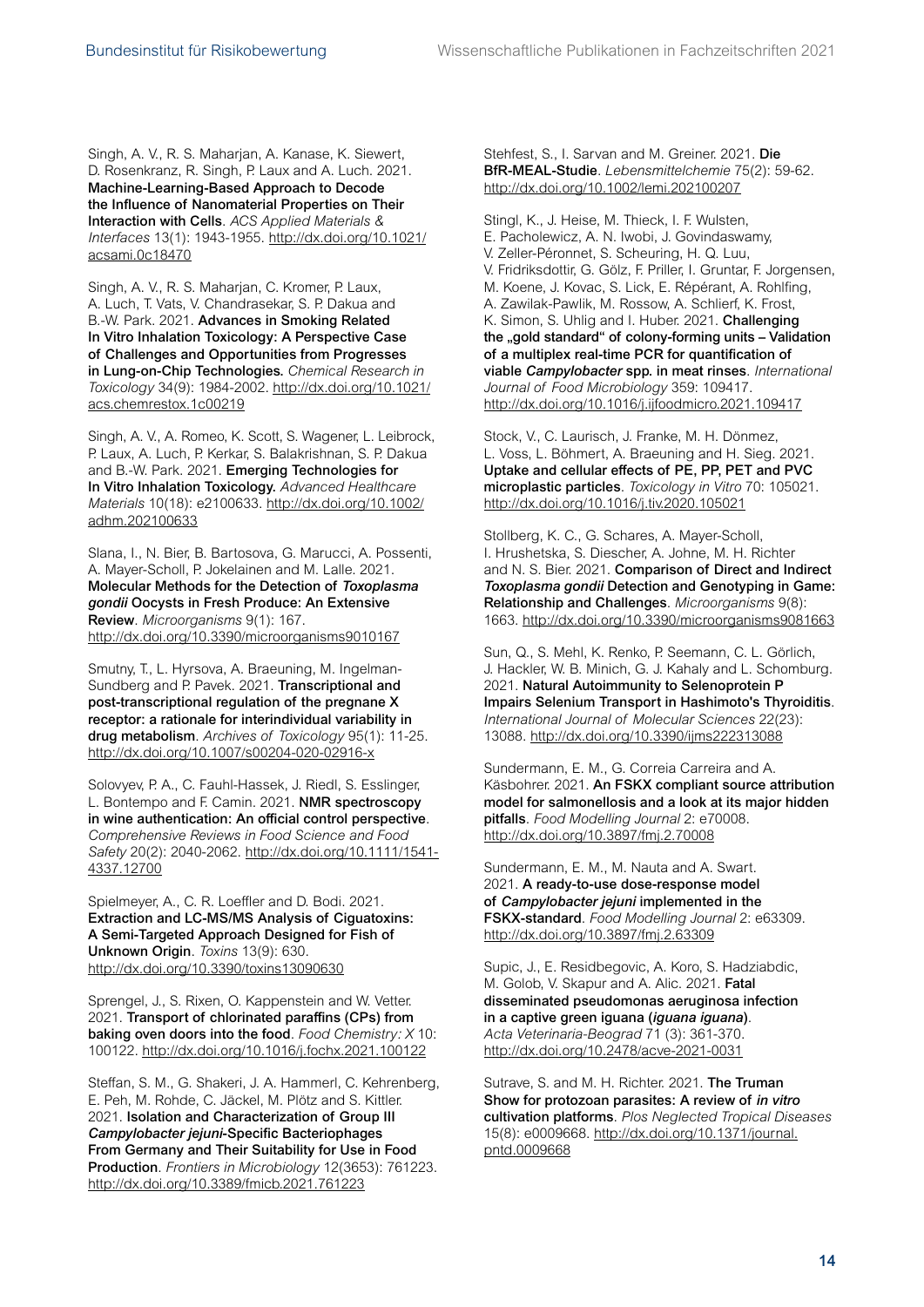Suwono, B., T. Eckmanns, H. Kaspar, R. Merle, B. Zacher, C. Kollas, A. A. Weiser, I. Noll, M. Feig and B.-A. Tenhagen. 2021. Cluster analysis of resistance combinations in *Escherichia coli* from different human and animal populations in Germany 2014-2017. *PLoS ONE* 16(1): e0244413. [http://dx.doi.org/10.1371/journal.](http://dx.doi.org/10.1371/journal.pone.0244413) [pone.0244413](http://dx.doi.org/10.1371/journal.pone.0244413)

Szczepanowski, P., M. Noszka, D. Zyla-Uklejewicz, F. Pikula, M. Nowaczyk-Cieszewska, A. Krezel, K. Stingl and A. Zawilak-Pawlik. 2021. HP1021 is a redox switch protein identified in *Helicobacter pylori*. *Nucleic Acids Research* 49(12): 6863-6879. [http://dx.doi.org/10.1093/](http://dx.doi.org/10.1093/nar/gkab440) [nar/gkab440](http://dx.doi.org/10.1093/nar/gkab440)



Tenhagen, B.-A., M. Flor, K. Alt, M.-T. Knüver, C. Buhler, A. Käsbohrer and K. Stingl. 2021. Association of Antimicrobial Resistance in *Campylobacter* spp. in Broilers and Turkeys with Antimicrobial Use. *Antibiotics* 10(6): 673. [http://dx.doi.org/10.3390/](http://dx.doi.org/10.3390/antibiotics10060673) [antibiotics10060673](http://dx.doi.org/10.3390/antibiotics10060673)

Torres, R. N. S., J. R. Paschoaloto, J. M. B. Ezequiel, D. A. V. da Silva and M. T. C. Almeida. 2021. Metaanalysis of the effects of essential oil as an alternative to monensin in diets for beef cattle. *The Veterinary Journal* 272: 105659. [http://dx.doi.org/10.1016/j.](http://dx.doi.org/10.1016/j.tvjl.2021.105659) [tvjl.2021.105659](http://dx.doi.org/10.1016/j.tvjl.2021.105659)

Tralau, T., M. Oelgeschläger, J. Kugler, D. Bloch, A. Braeuning, T. Burgdorf, P. Marx-Stölting, V. Ritz, S. Schmeisser, A. Trubiroha, S. Zellmer, A. Luch, G. Schönfelder, R. Solecki and A. Hensel. 2021. A prospective whole-mixture approach to assess risk of the food and chemical exposome. *Nature Food* 2(7): 463-468. <http://dx.doi.org/10.1038/s43016-021-00316-7>

Trefflich, I., S. Dietrich, A. Braune, K. Abraham and C. Weikert. 2021. Short- and Branched-Chain Fatty Acids as Fecal Markers for Microbiota Activity in Vegans and Omnivores. *Nutrients* 13(6): 1808. <http://dx.doi.org/10.3390/nu13061808>

#### U

Uelze, L., N. Becker, M. Borowiak, U. Busch, A. Dangel, C. Deneke, J. Fischer, A. Flieger, S. Hepner, I. Huber, U. Methner, J. Linde, M. Pietsch, S. Simon, A. Sing, S. H. Tausch, I. Szabo and B. Malorny. 2021. Toward an Integrated Genome-Based Surveillance of *Salmonella enterica* in Germany. *Frontiers in Microbiology* 12(200): 626941. [http://dx.doi.org/10.3389/](http://dx.doi.org/10.3389/fmicb.2021.626941) [fmicb.2021.626941](http://dx.doi.org/10.3389/fmicb.2021.626941)

Uelze, L., A. Bloch, M. Borowiak, M. Grobbel, C. Deneke, M. Fischer, B. Malorny, M. Pietsch, S. Simon, I. Szabo, S. H. Tausch and J. Fischer. 2021. What WGS Reveals about *Salmonella enterica* subsp. *enterica* in Wildlife in Germany. *Microorganisms* 9(9): 9091911. <http://dx.doi.org/10.3390/microorganisms9091911>

Uelze, L., M. Borowiak, C. Deneke, J. Fischer, A. Flieger, S. Simon, I. Szabo, S. H. Tausch and B. Malorny. 2021. Comparative genomics of *Salmonella enterica* subsp. *diarizonae* serovar 61:k:1,5,(7) reveals lineage-specific host adaptation of ST432. *Microbial Genomics* 7(8): 000604. <http://dx.doi.org/10.1099/mgen.0.000604>



Van der Mierden, S., C. H. C. Leenaars, E. C. Boyle, F. L. Ripoli, P. Gass, M. Durst, V. C. Goerlich-Jansson, P. Jirkof, L. M. Keubler, S. R. Talbot, A. Habedank, L. Lewejohann, R. H. Tolba and A. Bleich. 2021. Measuring Endogenous Corticosterone in Laboratory Mice – a Mapping Review, Meta-Analysis, and Open Source Database. *ALTEX – Alternatives to Animal Experimentation* 38(1): 111-122. <http://dx.doi.org/10.14573/altex.2004221>

Velavan, T. P., S. R. Pallerla, R. Johne, D. Todt, E. Steinmann, M. Schemmerer, J. J. Wenzel, J. Hofmann, J. W. K. Shih, H. Wedemeyer and C.-T. Bock. 2021. Hepatitis E: An update on One Health and clinical medicine. *Liver International* 41(7): 1462-1473. <http://dx.doi.org/10.1111/liv.14912>

Ventura, C., B. C. Gomes, A. Oberemm, H. Louro, P. Huuskonen, V. Mustieles, M. F. Fernández, S. Ndaw, M. Mengelers, M. Luijten, C. Gundacker and M. J. Silva. 2021. Biomarkers of effect as determined in human biomonitoring studies on hexavalent chromium and cadmium in the period 2008–2020. *Environmental Research* 197: 110998. [http://dx.doi.org/10.1016/j.](http://dx.doi.org/10.1016/j.envres.2021.110998) [envres.2021.110998](http://dx.doi.org/10.1016/j.envres.2021.110998)

Völker, D., K. Schwirn, V. Bachmann, R. Packroff, J. Tenschert and A. Haase. 2021. Neuartige Materialien – eine neue Herausforderung für den Umwelt- und Gesundheitsschutz? *UMID: Umwelt und Mensch – Informationsdienst* 02: 7-14.

Von Leliwa, S. 2021. Gesundheitliche Beurteilung von Materialien und Gegenständen für den Lebensmittelkontakt im Rahmen des Lebensmittel- und Futtermittelgesetzbuches. *Bundesgesundheitsblatt – Gesundheitsforschung – Gesundheitsschutz* 64(7): 890-899. http://dx.doi.org/10.1007/s00103-021-03362-5

Voß, A. L., W. Heuwieser, J. F. Mee and C. Fischer-Tenhagen. 2021. Calving Management: A Questionnaire Survey of Veterinary Subject Matter Experts and Non-Experts. *Animals* 11(11): 3129. <http://dx.doi.org/10.3390/ani11113129>

Voss, L., E. Hoché, V. Stock, L. Böhmert, A. Braeuning, A. F. Thünemann and H. Sieg. 2021. Intestinal and hepatic effects of iron oxide nanoparticles. *Archives of Toxicology* 95(3): 895-905. [http://dx.doi.org/10.1007/](http://dx.doi.org/10.1007/s00204-020-02960-7) [s00204-020-02960-7](http://dx.doi.org/10.1007/s00204-020-02960-7)